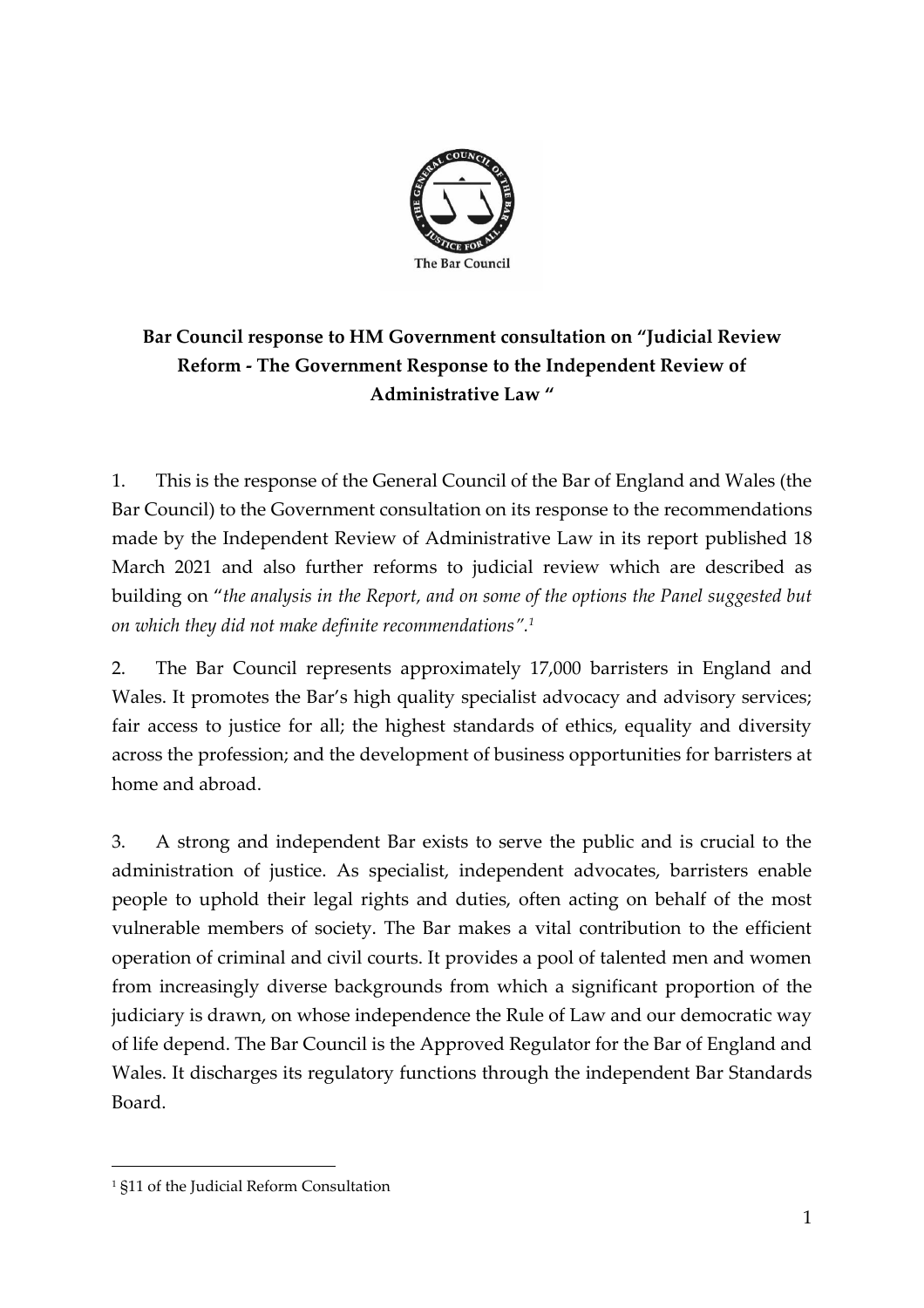### **Introduction**

4. The Bar Council in general terms would endorse the analysis and supports the conclusions and recommendations of the IRAL report save for where it takes issue as set out below. The Bar Council however wishes to register its concern about two specific matters.

5. The first matter is the view expressed by the Lord Chancellor as an apparent premise to the further reforms to judicial review beyond the IRAL recommendations and the second is the decision to proceed with significant proposals by way of a public consultation of some 6 weeks only.

6. In § 2 of the Lord Chancellor's Foreword the following is stated:

7. *"The* [IRAL] *Panel's analysis identified a growing tendency for the courts in Judicial Review cases to edge away from a strictly supervisory jurisdiction, becoming more willing to review the merits of the decisions themselves, instead of the way in which those decisions were made. The reasoning of decision-makers has been replaced, in essence, with that of the court."*

8. The above identification is however nowhere to be found within the Panel's report. This is a matter that Lord Faulks himself also took issue with and made clear in an interview by Joshua Rozenberg (*Law in Action* and Joshua Rozenberg's blog 23 March 2021 and has been noted by other commentators [e.g. "[Judicial reviews must](https://www.thetimes.co.uk/article/judicial-reviews-must-not-be-blunted-in-the-name-of-politics-dkn8dklvc)  [not be blunted in the name of politics"](https://www.thetimes.co.uk/article/judicial-reviews-must-not-be-blunted-in-the-name-of-politics-dkn8dklvc), Jonathan Jones, *The Times*, March 2021].

9. Based upon Lord Wolfson of Tredegar's response in the House of Lords on 22 March to Lord Browne of Ladyton as to the source of this statement, it is understood that the Government is relying upon §7 of the Concluding chapter of the IRAL report and to conclude only that *"that the panel is clear that there are cases where the courts have gone beyond a supervisory approach"* which clearly differs from the assertion by the Lord Chancellor*.*

10. That paragraph in the IRAL report states as follows:

*"The Panel, however, is well aware that there have been occasions when, in the words of Professor Varuhas, the courts may be thought to have gone "beyond a supervisory approach"*  and employed "standards of scrutiny that exceed what is legitimate within a supervisory *jurisdiction". That the courts have been able to do this is because Parliament has, for the most*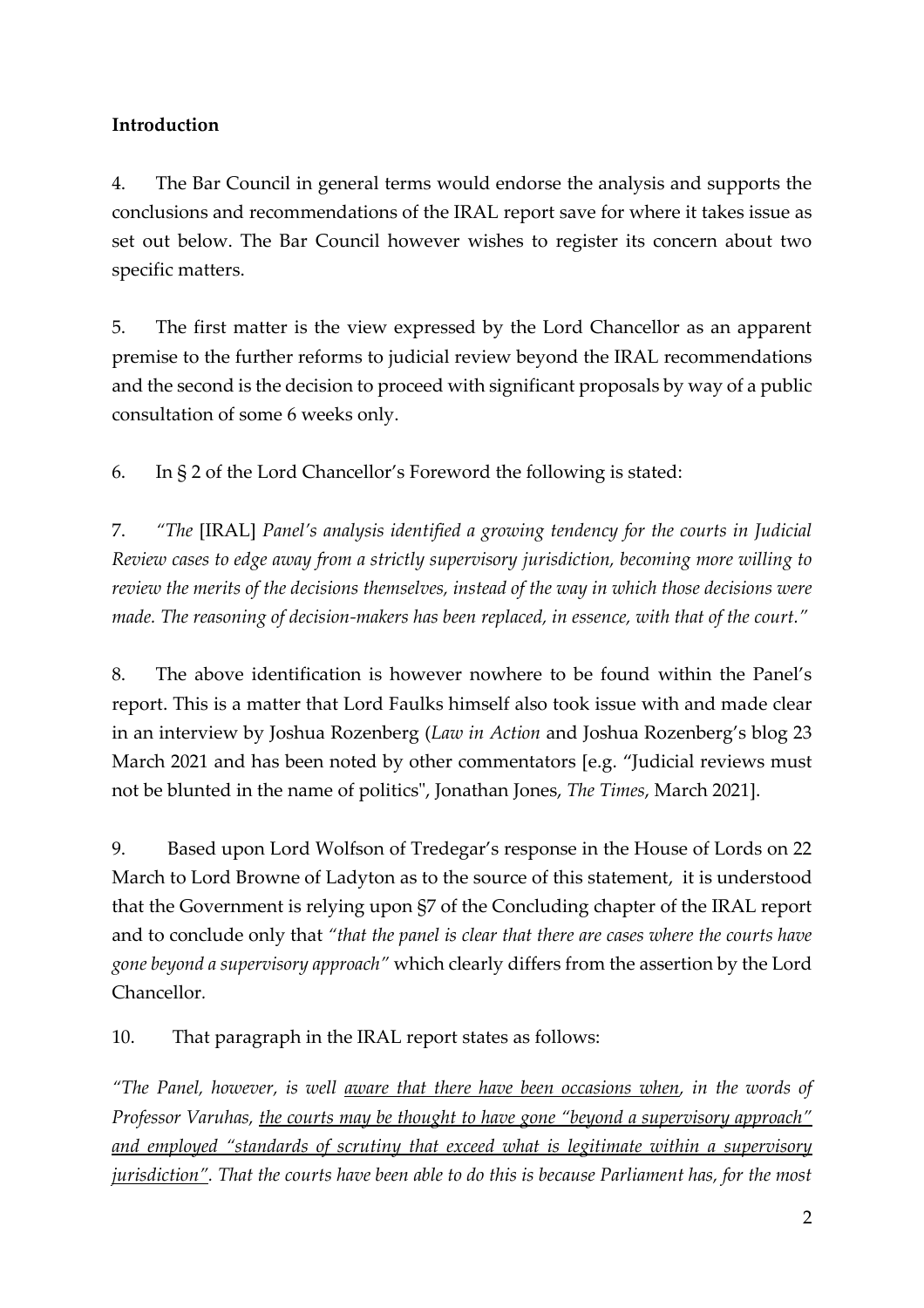*part, largely left it to the judges to define the boundaries of judicial review".* [emphasis added].

11. This also quite clearly therefore is not an identification of a *"growing tendency for the courts in Judicial Review cases to edge away from a strictly supervisory jurisdiction"* as alleged*.*

12. The Bar Council cannot therefore concur with that assessment of the IRAL panel's careful and balanced analysis of the issue. There is no finding of any growing tendency of 'judicial overreach'.

13. We would refer the Lord Chancellor and the Government instead to §20-23 of the Introduction to the Panel's report which acknowledges the political context of the review and Chapters 2 and 3 which make specific reference to the issue.

14. The second matter is the short length of time currently given to the public and interested parties to respond to these important proposals to change the law surrounding Judicial Review. The current Consultation Principles adopted by the Government in 2012 no longer refer to specific time periods such as 12 weeks (other than for publication of responses) but advises that *"Consultations should last for a proportionate amount of time***"** and be based on *"legal advice and taking into account the nature and impact of the proposal. Consulting for too long will unnecessarily delay policy development. Consulting too quickly will not give enough time for consideration and will reduce the quality of responses."*

15. The period of 6 weeks does not appear to the Bar Council to be proportionate, most especially in light of the nature and impact of the proposals and which include proposals that do not have as their source the IRAL report itself. As a notable contrast, the current consultation in respect of further changes to the General Permitted Development Order 2015 (as amended) in respect of electronic communications infrastructure permitted development rights to support 5G and extend mobile coverage is to run for 8 weeks and follows an earlier consultation.

16. In addition, as an overall matter the Bar Council is very concerned that the Government is seeking to bring forward these proposals, more specifically the additional proposed reforms beyond those recommended by the IRAL, some of which are potentially fundamental and far-reaching by way of a consultation in this limited, and rushed, format. The Bar Council and others asked for more time to respond – this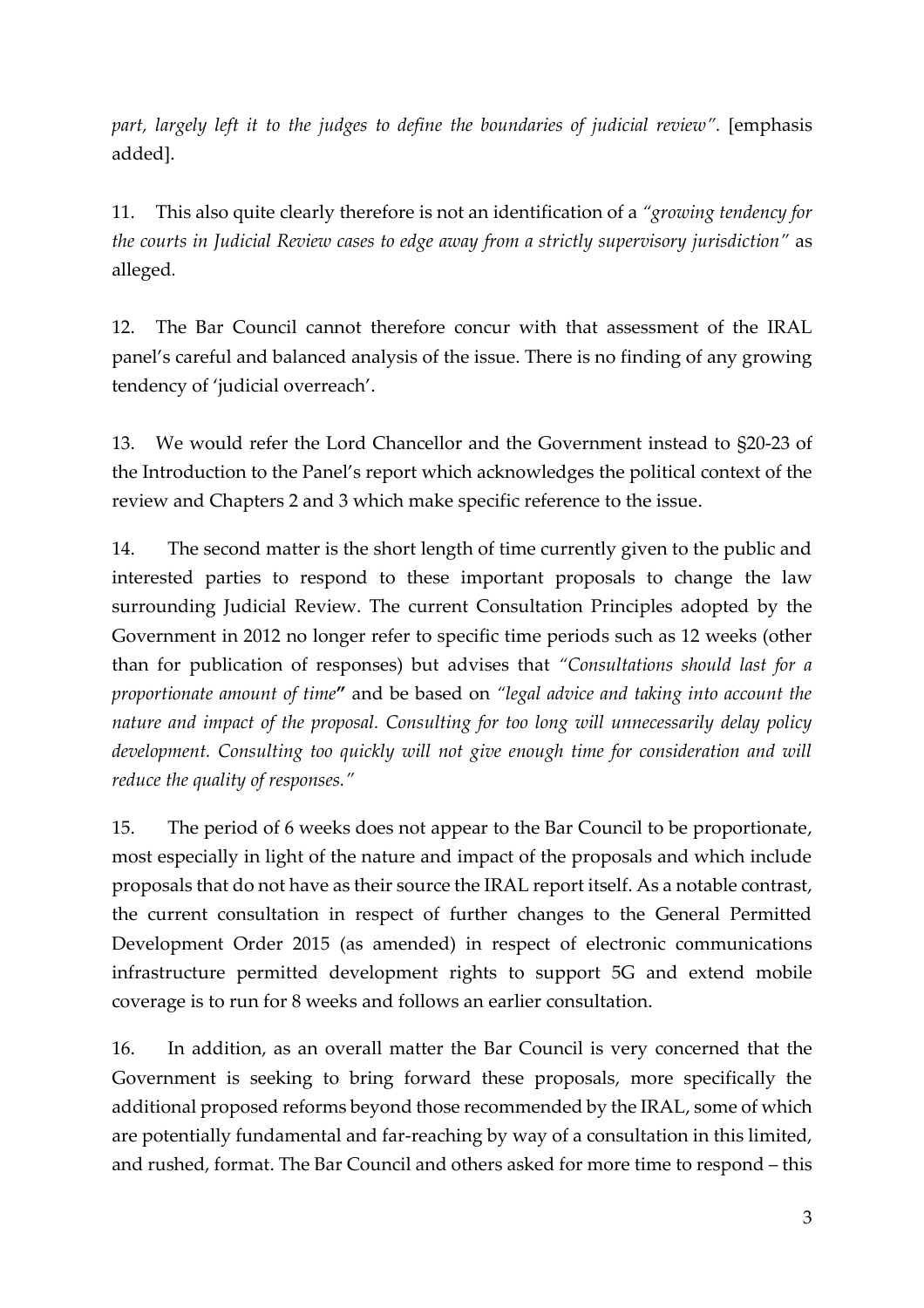was refused with, we regret to say, the wholly unconvincing justification that respondees have already had the opportunity to consider the matter in the context of the IRAL. That reasoning glosses over the point that the most significant elements of the consultation are new. In the Bar Council's view, if such weighty matters are to be considered it would be much more appropriate if they were to be the subject of thorough consideration, for example by the Law Commission.

17. We do, of course, note that at §15 of the consultation it is described as being taken *"at an early point"* in the development of the proposals and the Government "*are very aware that certain proposals will need further iteration, before we can consider bringing forward legislation".* In the Bar Council's view, further consultation on any proposals with appropriate time in which to consider them, will be fundamental. These are not matters which can in any way be considered to be so urgent as to justify the type of "emergency" approach to legislating which has characterised a great deal of recent Government activity.

18. In all the circumstances, just as IRAL at §1 of the Introduction to its report, recognised the views expressed by many that the period of time given for its task was "*inadequate given the complexity, scope, and importance of the issues"* and decided therefore to limit its analysis to the parameters allocated, so the Bar Council's response is necessarily far more limited than the implications of the proposals truly merit.

19. In order however to provide as clear and helpful response as possible within these constraints, the Bar Council has sought to take the approach that where it agrees with the IRAL panel's analysis and recommendations, it was not necessary to provide detailed reasoning. Where it has been possible to provide a slightly more reasoned approach it has done so, however, again, it is clear in the Bar Council's view that more time to consider these proposals should have been made available.

### **Executive Summary**

• The Bar Council found, that the IRAL report clearly did not identify a "growing" tendency" for judicial overreach and that the assertion that it did is simply not correct. 2

<sup>2</sup> Paragraphs 6-12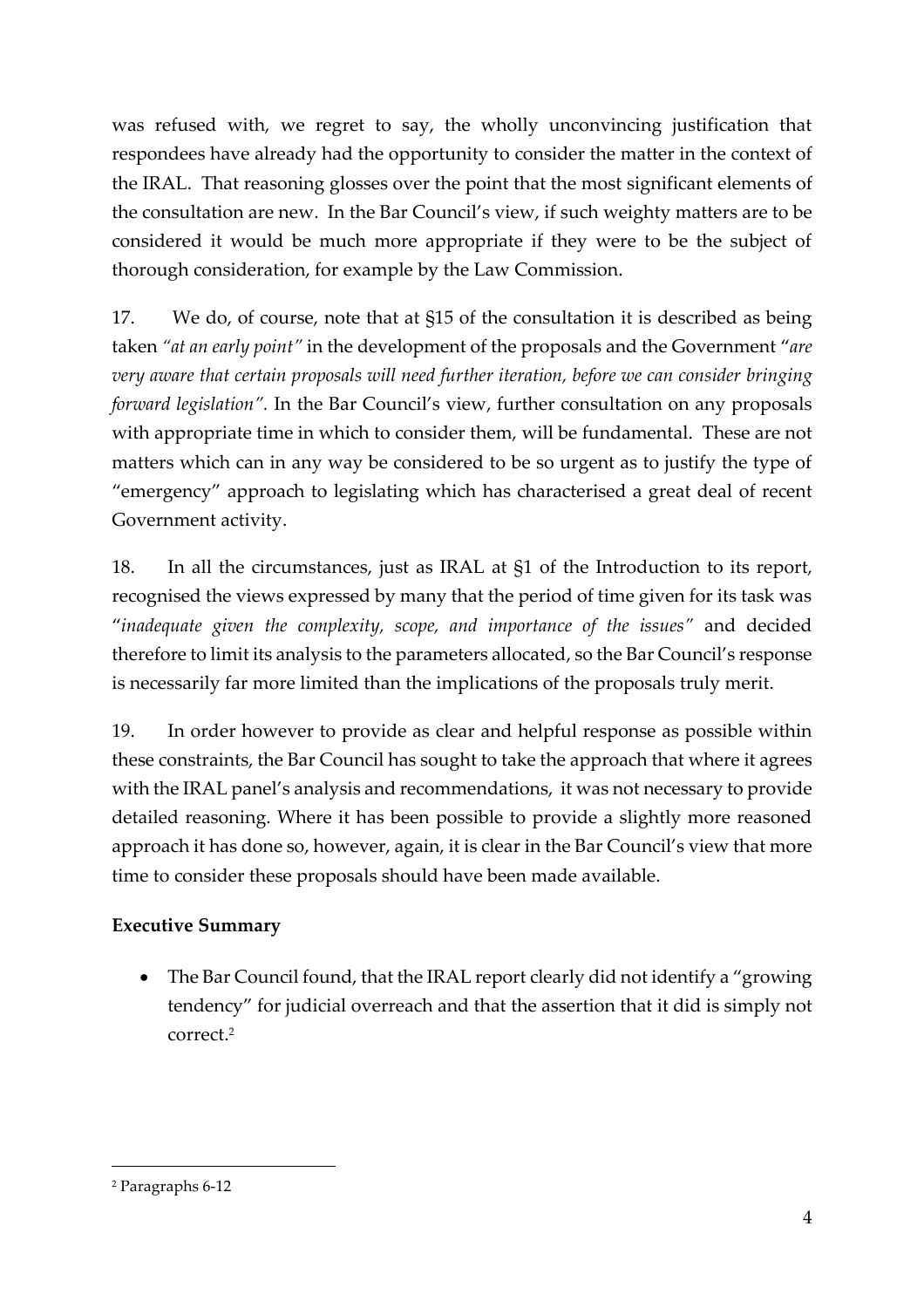- The Bar Council considers that the consultation period of 6 weeks for proposals which are constitutionally far reaching and go beyond the IRAL report and its careful analysis is wholly inappropriate. 3
- With regard to suspended quashing orders (Q1 and 2), if it is a measure to be taken forward, the Bar Council strongly endorses the IRAL recommendation to amend the s31 of the Senior Courts Act 1981 to provide the courts with the discretion and power to avoid the use of power in circumstances where it would be clearly inappropriate.<sup>4</sup>
- With regard to suspended quashing orders (Q1 and 2) the Bar Council does not consider s102 of the Scotland Act 1998 provides an appropriate precedent. 5
- With regard to Cart judicial reviews (Q2) the Bar Council considers the IRAL conclusions as to the efficacy of such claims and the extent of the drain on judicial resources is questionably based, nevertheless the Bar Council accepts that the judges themselves have formed the view that the law should be changed. This should be done by rewording the Tribunals, Courts and Enforcement Act 2007. 6
- The Bar Council agrees that the consultation proposals in this document, where they impact the devolved jurisdictions, should be limited to England and Wales only [Q3].<sup>7</sup>
- The Bar Council does not accept the need for any of the additional proposals for reform which lie behind Qs 4 to 7. The IRAL report provides no basis for them and the analysis contained in the Government response is wholly deficient as a basis for what would amount to a very substantial law reform programme.<sup>8</sup>
- Insofar as these proposals involve powers for a court to make rulings which have only prospective effect, they are subject to the practical and principled objections which the courts have had to such a possibility.<sup>9</sup>

<sup>3</sup> Paragraphs 14-18

<sup>4</sup> Paragraphs 20-29

<sup>5</sup> Paragraphs 20-29

<sup>6</sup> Paragraphs 30-34

<sup>7</sup> Paragraph 36

<sup>8</sup> Paragraphs 61-64

<sup>9</sup> Paragraph 61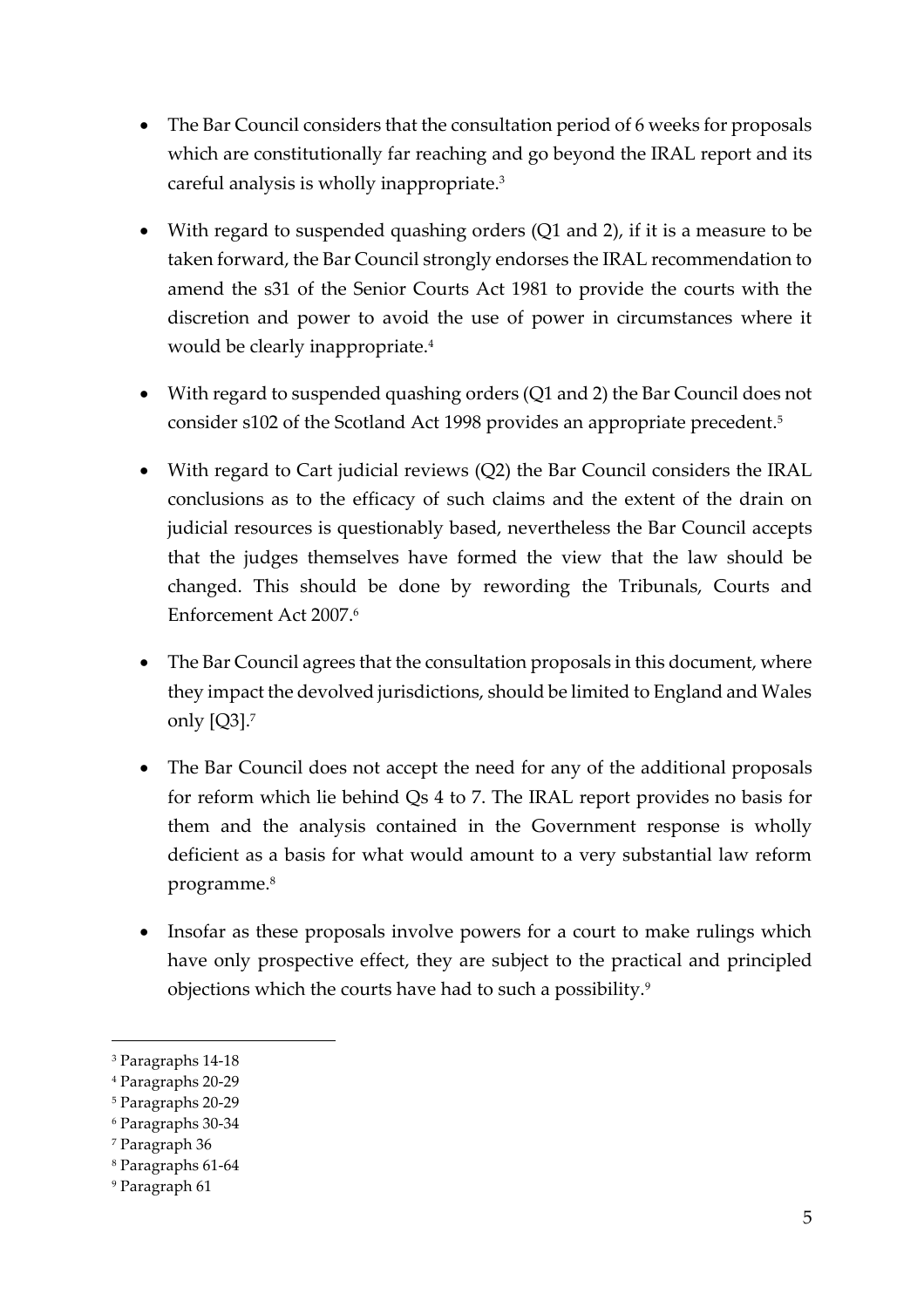- The approach that is suggested to statutory instruments is unacceptable as a matter of basic principle. 10
- There is no practical need to legislate in respect of the distinction between "void" and "voidable". $11$
- With regard to ouster clauses (Q8) the Bar Council does not accept the Government's assertions that the courts have failed to give effect to "many" ouster clauses as a matter of fact or that there is a need to "*clarify the effect of ouster clauses"* through the proposed changes or at all. 12
- The Civil Procedure Rule Committee should be invited to remove the promptitude requirement, consider extending the current three-month timelimit to encourage pre-action resolution and consider the circumstances in which the parties may agree an extension of time within which to bring a claim (Qs 9-11). <sup>13</sup>The proposals for a "track" system are not supported (Q12). 14
- With regard to the proposal (Q13) to compel parties to judicial review to identify organisations or wider groups with whom they are affiliated, the Bar Council notes this is aimed at assisting the courts but considers it is unnecessary (in light of the duty of candour) and could involve infringement of Article 6 and Article 10 of the Equality and Human Rights Commission. 15
- The proposals for formalisation of Replies are supported (Q14).<sup>16</sup>
- The proposals in respect of the Pre-Action Protocol and Summary Grounds of Defence are not supported (Q15).<sup>17</sup>
- The proposals for extension of time for Detailed Grounds of Response should not be introduced at the present time (Q16). 18

<sup>10</sup> Paragraph 62

<sup>11</sup> Paragraphs 52-56

<sup>12</sup> Paragraphs 65-76

<sup>13</sup> Paragraphs 80-84

<sup>14</sup> Paragraphs 84-92

<sup>15</sup> Paragraphs 93-99

<sup>16</sup> Paragraphs 100-102

<sup>17</sup> Paragraphs 103-112

<sup>18</sup> Paragraphs 113-114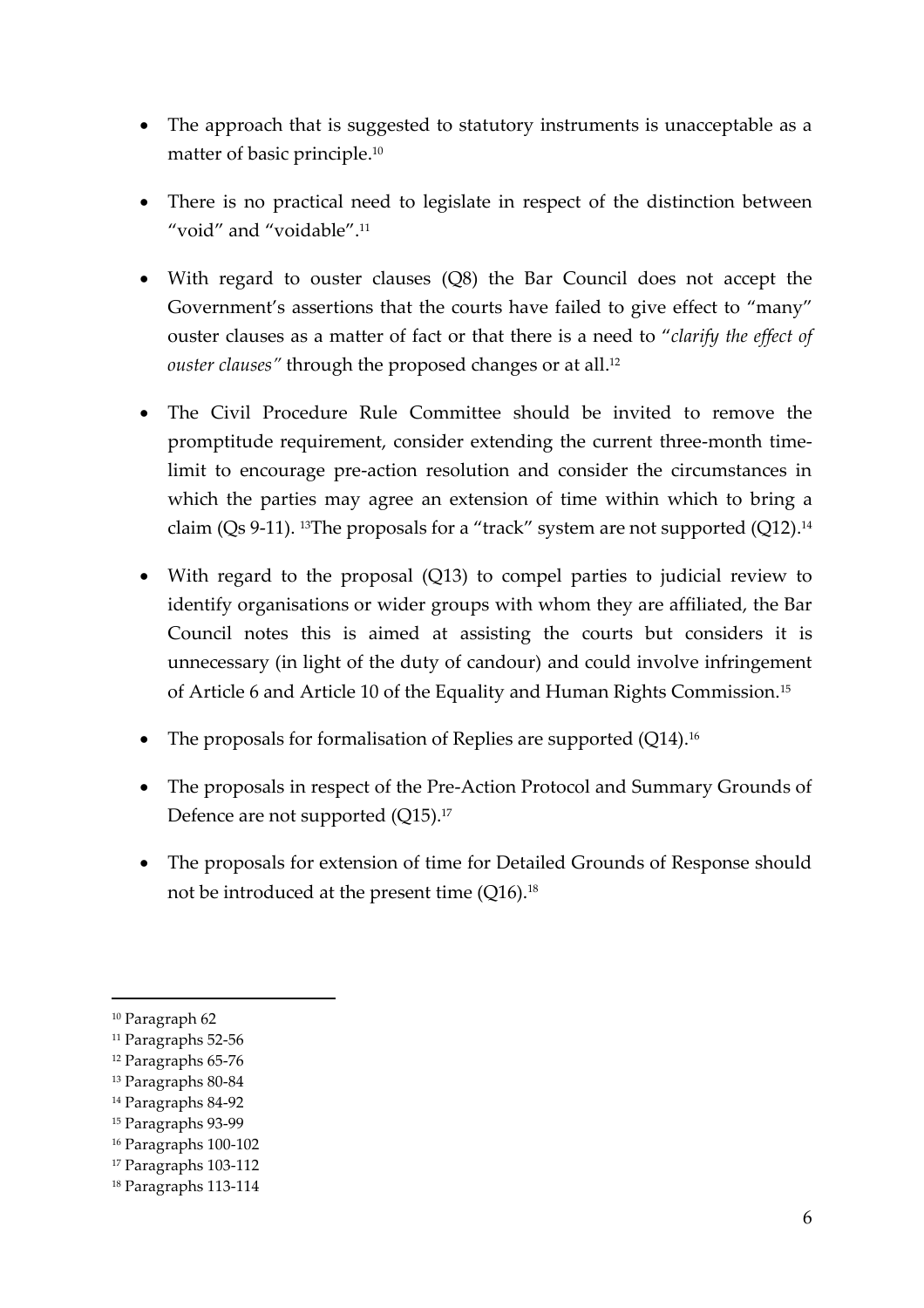#### **Response**

**Question 1: Do you consider it appropriate to use precedent from section 102 of the Scotland Act, or to use the suggestion of the Review in providing for discretion to issue a suspended quashing order?** 

### **Question 2: Do you have any views as to how best to achieve the aims of the proposals in relation to Cart Judicial Reviews and suspended quashing orders?**

20. The Bar Council considers it is helpful to address the above questions together and split the issues into (i) Suspended Quashing Orders and (ii) Cart Judicial Reviews.

### *(i) Suspended Quashing Orders*

21. The IRAL report at § 3.64 following its review of remedies recommended giving *"the courts the freedom to decide whether or not to treat an unlawful exercise of public power as having been null and void ab initio. Doing this would have the advantage of allowing the courts to issue suspended quashing orders in response to the unlawful exercise of public power".* Prior to that direct reference was made at §3.56 of the IRAL report to the fact that in Scotland *"suspended quashing orders may be issued under section 102 of the Scotland Act 1998* ['the SA 1998']*, which provides that in a case where a court or tribunal has decided that the Scottish Parliament or a member of the Scottish Government has acted beyond the bounds of their competence, the court or tribunal may make an order "suspending the effect of [its] decision for any period and on any conditions to allow the defect to be corrected".* 

22. As noted at §54 of the consultation, the IRAL report goes on at §3. 68 and 69 to recommend amending section 31 of the Senior Courts Act 1981 (along similar lines to s.102) to grant a similar discretionary power to the Courts in England & Wales to make suspended quashing orders in appropriate cases. The IRAL report specifically suggests the enactment of a "*new subsection (4A), which would read, "On an application for judicial review the High Court may suspended any quashing order that it makes, and provide that the order will not take effect if certain conditions specified by the High Court are satisfied within a certain time period."* 

23. IRAL favours this approach stating "*it would be left up to the courts to develop principles to guide them in determining in what circumstances a suspended quashing order would be awarded, as opposed to awarding either a quashing order with immediate effect or a declaration of nullity".* The existence of a discretion in the terms of the proposed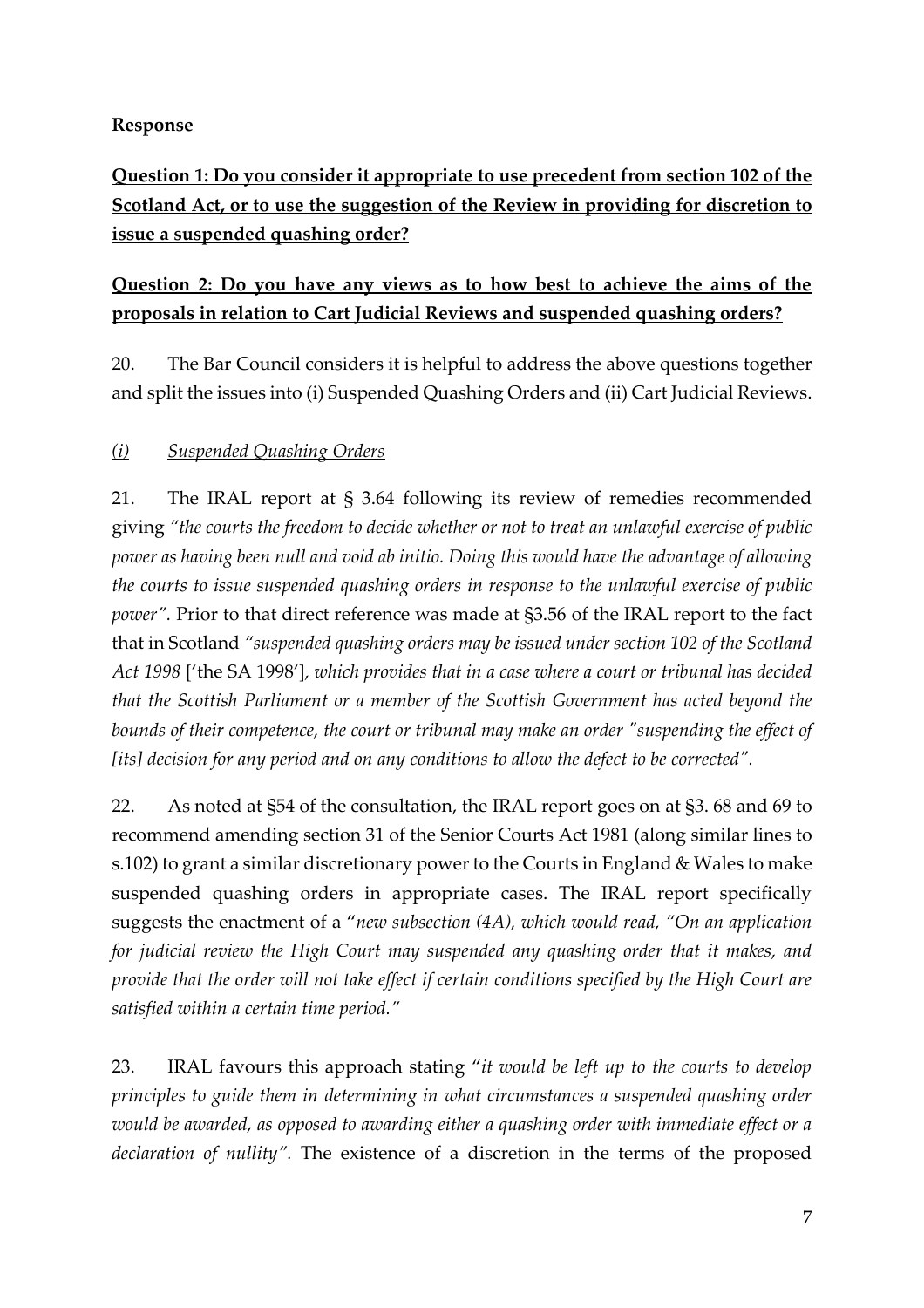subsection (4A) is important; it ensures that the courts will be able to avoid the use of power in circumstances where it would be clearly inappropriate.

24. The approach is clearly different from s.102 of the SA 1998 which relates specifically to findings by the Scottish Courts that Acts of the Scottish Parliament or any provision of such an Act are "*not within the legislative competence of the Parliament"*  , or "*a member of the Scottish Government does not have the power to make, confirm or approve subordinate legislation that he has purported to make, confirm or approve*" or "*any other purported exercise of a function by a member of the Scottish Government was outside devolved competence".* In addition, it needs to be considered in light of the potential effect of ss 29, 54 and 57 of the SA 1998 which can render unlawful any provision of the Act or function which is "*outside the legislative competence" (s29)* or "*devolved competence"* (s54) of the Scottish Parliament (s.29) or is "*incompatible"* with the European Convention on Human Rights or retained EU law (s57). S.102 to that end allows for the avoidance of legislative 'gaps' arising from such declarations of unlawfulness (see Salvesen v Riddell [2013] UKSC 22).

25. The Bar Council notes the suggestion at §55 of the consultation that there is "*a disparity… between the section 102 Scotland Act precedent and the Report"* because *"section 102(3) stipulates that "in deciding whether to make [a suspended quashing order], the court or tribunal shall (among other things) have regard to the extent to which persons who are not parties to the proceedings would otherwise be adversely affected".* This it is understood provides in the Government's view "*clarity in relation to when suspended quashing orders will be more appropriate than immediate quashing orders".* Thereafter, the consultation centres upon whether to accept the IRAL recommendation which is said to leave it "*up to the courts to develop principles to guide them in determining in what circumstances a suspended quashing order would be awarded, as opposed to awarding either a quashing order with immediate effect or a declaration of nullity"* or to take the seemingly preferred Government route which is to *"set out in legislation factors or criteria that the court should take into account when considering whether a suspended quashing order is appropriate"* and indeed as a further alternative to go further and set out *"criteria… which must be considered by the courts, and which, if met, mandate the court to use a suspensive order unless there was an exceptional public interest in not doing so"* or indeed a combination.

26. In the first instance, in terms of the IRAL recommendation that a power for the courts to make suspended orders is the subject of legislation, the Bar Council considers that there are practical difficulties as well as jurisprudential ones. The latter are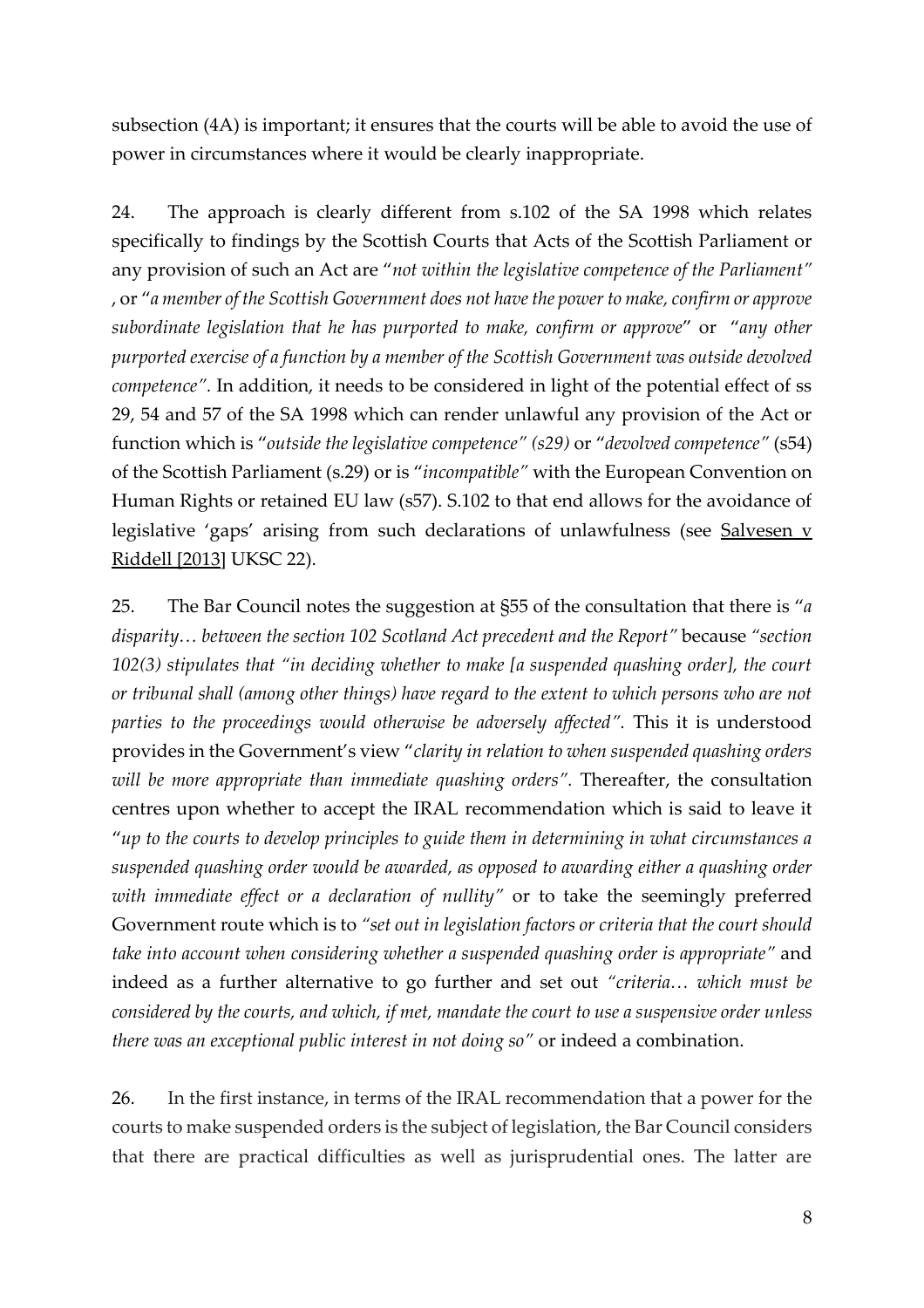encompassed by the debate about nullity and the effect of 'extending the life' of an act that has been found to be void (see  $\Delta h$ med v HM Treasury (No.2) [2010] UKSC 5 ) as well as the difficulties and unfairness which arise with the suggestion of prospective orders (see below in respect of the response to Questions 4-7 ) (e.g. the absence of a remedy for party who successfully brings a challenge) most especially as the consultation appears to propose suspended powers should be granted outside of legislative issues.

27. In short, the Bar Council considers such orders are likely to be inappropriate for individual administrative decisions which are found to be unlawful and in particular if there were to be a presumption mandating such an effect e.g. an unfair refusal of benefit; a planning decision granted without consideration of some relevant material consideration; compulsory purchase of a property without due consideration of the viability of the scheme behind the Compulsory Purchase Order (CPO). The factors relevant to the justification of such an order are likely also to go beyond the Simplex test<sup>19</sup> used by the Court when exercising its discretion as to relief or under s. 31(2A)-(2C) of the Senior Courts Act 1981.

28. The Bar Council also understands from colleagues in the Faculty of Advocates that the power under section 102 of the SA 1998 is useful albeit rarely used $20$ , based as it is upon a legislative act or function being found to be outside the Scottish Parliament's competence, when there are a series of checks and balances to ensure that legislation is within its competence.

29. In all the circumstances, the Bar Council, noting that the Government states at §57 of the consultation that it is *"not committed to pursuing any of the specific proposals*", would endorse the IRAL recommendation to amend the Senior Courts Act 1981 as described if the Government seeks to encapsulate the power in legislation and allow the matter to be at the Court's discretion.

<sup>19</sup> See *Simplex GE (Holdings) Ltd v Secretary of State for the Environment [2017] PTSR 1041 , 1060 (1988)*

<sup>20</sup> Albeit considered recently in *Philips v Scottish Minister [2021] CSOH 32* following a finding that the The Health Protection (Coronavirus) (Restrictions and Requirements) (Local Levels) (Scotland) Amendment (No.11) Regulations 2021 constituted a disproportionate interference with the ECHR art.9 right of ministers and church leaders of Christian churches . The court ultimately concluded that the power were not necessarily such as to justify an order under s.102 but was not required in any event as the Scottish Government amended its regulations.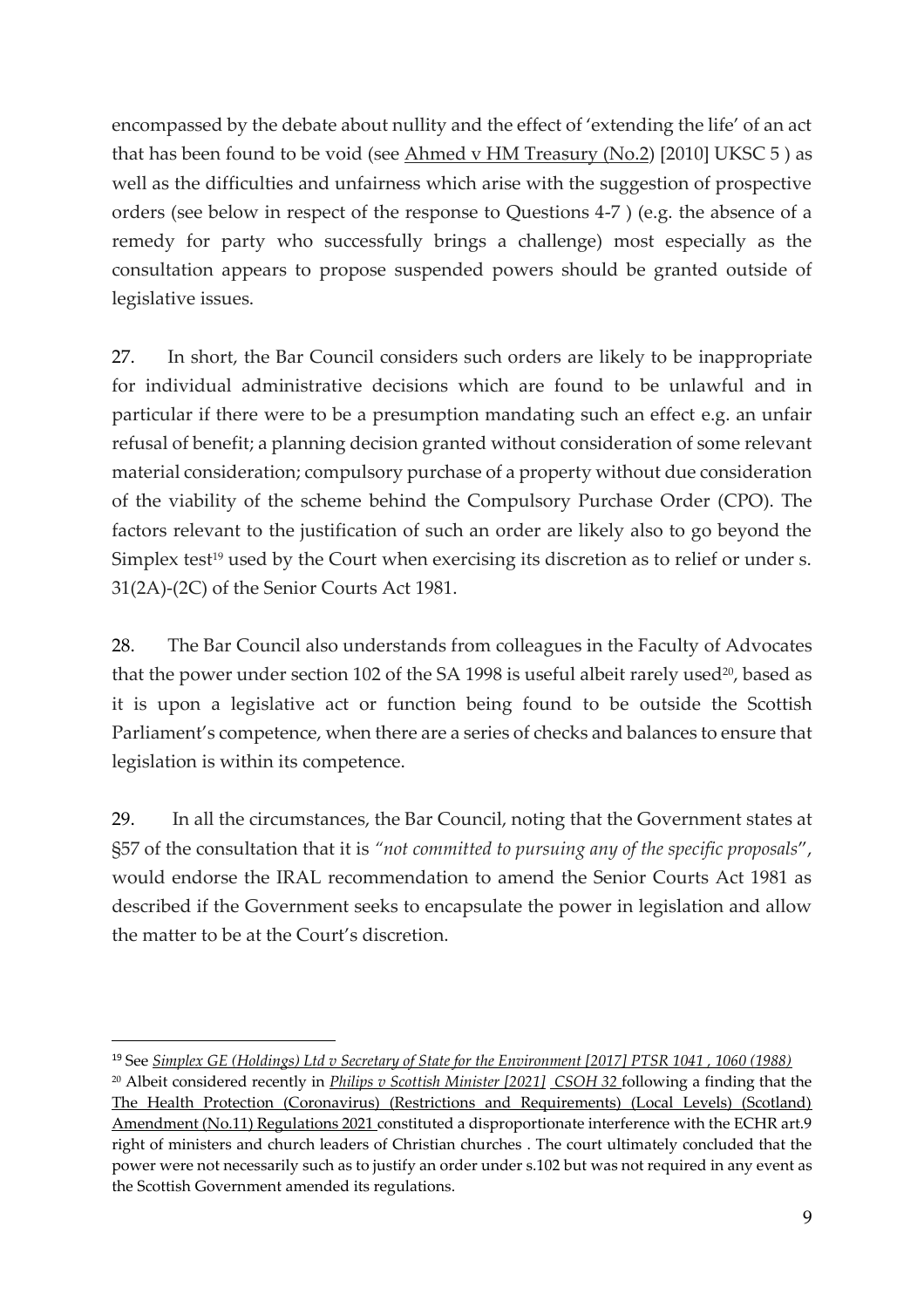30. In reaching this conclusion, the Bar Council takes the view that by setting out criteria this would grant scope for additional disputes to arise over whether such matters as "*exceptional public interest*" arise and how that would fit with decisions that significantly affect third parties or individuals. To that end, there would therefore be potential for the Courts to engage with the types of merit issues as part of judicial review that the Government response clearly wishes to avoid as well as creating scope for protracted disputes over the exercise of the new power and additional delays and costs in the system, which may further prejudice the successful claimant.

#### *(ii) Cart JRs*

31. With regard to the recommendation by the IRAL report that the Government should legislate to reverse the Supreme Court's decision in *R (Cart) v The Upper Tribunal; R (MR (Pakistan)) v The Upper Tribunal (IAC) [2011] UKSC 28 and which the* Government wishes to take forward, the Bar Council does not seek to repeat the analysis of the law carried out by IRAL. However, a great deal of weight was placed upon the data and information the IRAL had available to  $it^{21}$  and its analysis thereof which led the panel to conclude [3.46] that *"when an application for a Cart JR is made "Only rarely will the judge conclude that the hurdles set out in CPR Rule 54.7A have been surmounted." It will be rarer still that granting permission to pursue an application for a Cart JR will result in an error of law on the part of a FTT being identified and corrected. In fact, this happens so rarely (on the above figures, in 0.22% of all applications for a Cart JR since 2012) that we have concluded that the continued expenditure of judicial resources on considering applications for a Cart JR cannot be defended".* As the Government is no doubt aware, the validity of this exercise and the conclusions drawn has been questioned by academics and practitioners (see in particular Joe Tomlinson and Alison Pickup: *Putting the Cart before the horse? The Confused Empirical Basis for Reform of Cart Judicial Reviews* 29 March 2021 UKCLA) which in short show that it would be unsafe to rely upon the analysis as it simply did not provide enough meaningful and correct information.

32. To that end, the Bar Council is troubled by the fact that it does appear that proper and robust evidence is not available to the Government or the public to demonstrate the real extent to which Cart JRs are an ineffective waste of or drain upon judicial resources.

<sup>&</sup>lt;sup>21</sup> MoJ statistics of total number of applications for a Cart JR each year from  $2012-2019$  and

reports in Westlaw and BAILII where the application for a Cart JR resulted in a finding of an error of law [3.45 IRAL]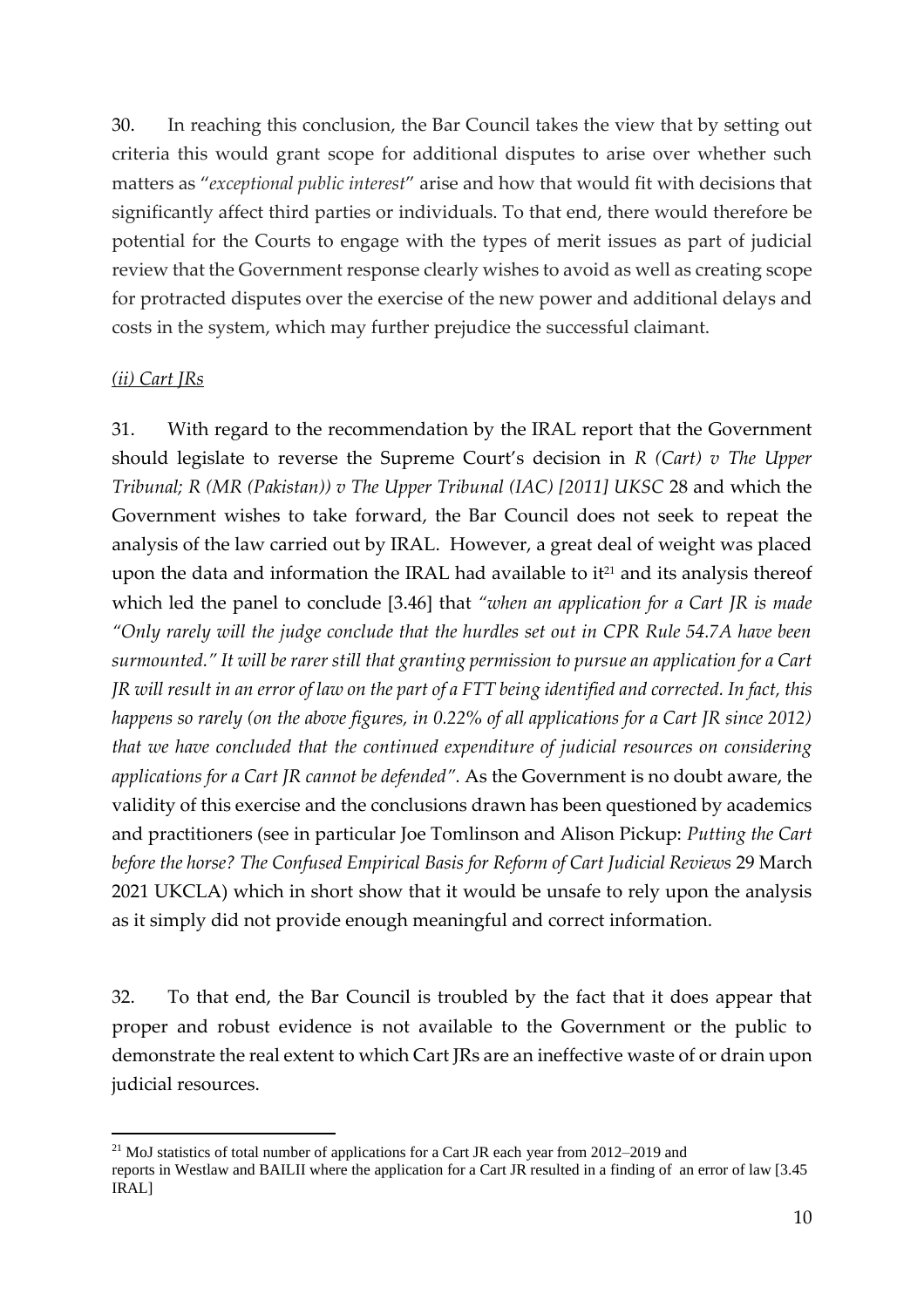33. As noted however in the Introduction to the IRAL report [10] the matter of Cart JRs was raised following a request received from judges "*to look at Cart reviews, which some of those who gave evidence thought adds an additional layer of appeal that was as unnecessary as it was unintended".* This view is also reflected in a statement by Lord Hope of Craighead following publication of the report and the consultation (Hansard 22 March 2021 Column 710).

34. *"My Lords, of course Parliament has the power to legislate to limit or exclude judicial review. The question is how far it should go. I was a member of the panel of the Supreme Court in the Cart case. We set the bar as high as we could when we were defining the test that should be applied, but experience has shown that our decision has not worked so I agree that it is time to end that type of review."* The Bar Council, despite the questionable conclusion as to the true extent of the drain on judicial resources from Cart JRs, nevertheless accepts that the judges themselves have seemingly formed the view that they are and should in any event go.

35. The question asked in the consultation is how best to achieve the aims of the proposals in relation to Cart JRs and it would appear that the most obvious route would be to reword the Tribunals, Courts and Enforcement Act 2007 taking into account the analysis of that Act and its effect by Lady Hale in her judgment in Cart at [22 – 29] and at [37].

## **Question 3: Do you think the proposals in this document, where they impact the devolved jurisdictions, should be limited to England and Wales only?**

36. Yes, for the detailed reasons and analysis set out in Chapter 5 of the IRAL Report.

#### **The additional proposals for consultation**

#### **Introduction**

37. This section of the Response addresses questions 4 to 7 of the Consultation. These raise issues relating to a proposal to provide a general discretionary power for prospective only remedies (Q4); a particular approach relating to statutory instruments, involving either a presumption of prospective only quashing or mandating prospective only quashing (Q5); a more general requirement relating to prospective quashing orders with the same alternatives of a presumption or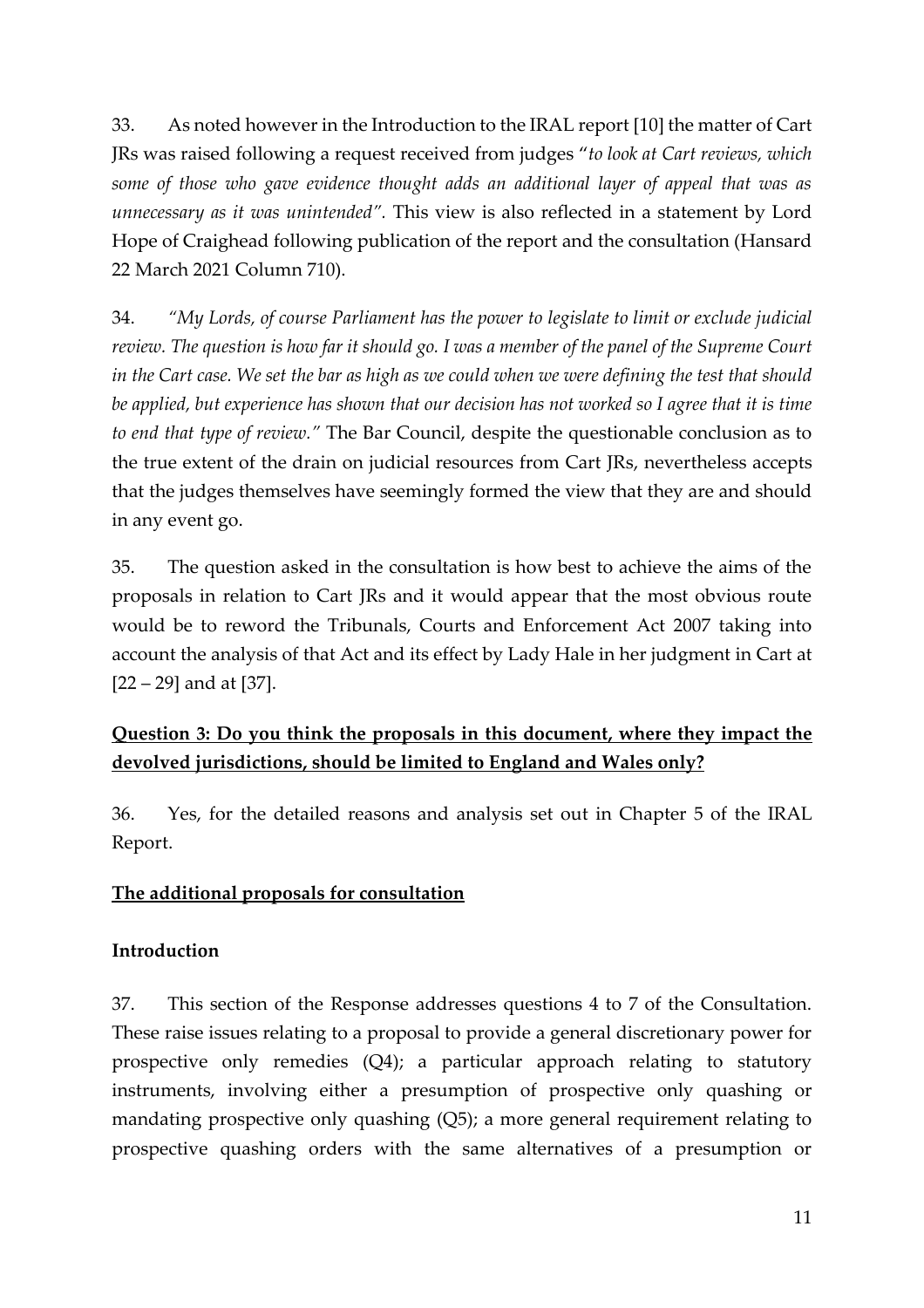alternatively a mandatory requirement (Q6); and proposals designed to define the circumstances in which a decision or use of a power was null and void (Q7).

38. The general thrust of the reasoning behind these proposals includes the proposition that their enactment will lead to greater predictability in the results of a judicial review. The Bar Council does not accept this general thrust. As explained above, it regards the IRAL report as a high quality piece of work. The reasoning of the IRAL Report does not provide a basis for the additional proposals. If enacted, courts and litigants would necessarily have to be involved in extensive litigation to work out the practical effects for all involved and the principles on which the courts should act in giving effect to the new legislation. The proposals are for extensive intervention in a complex and highly important area of law. Unforeseen consequences would be inevitable. A six week consultation does not provide anything like a sensible basis for intervention of this sort. The Bar Council does not regard it as necessary to go beyond the carefully considered result of the Faulkes Report itself. If, contrary to this view, it is thought desirable to consider further measures, it has to be recognised that they involve substantial law reform. This should be undertaken in a careful and considered way, not on the basis of a short consultation paper produced in the interval between the receipt by government of the IRAL Report and the publication of the Government response. The Law Commission should be involved so that all the implications of the proposals can be thought through.

39. This section of the Bar Council response proceeds by highlighting some of the background legal issues involved before proceeding to provide answers to Qs 4 to 7.

#### **The conventional approach to prospective only remedies**

40. The proposals involve consideration of prospective only remedies. Accordingly, the first and basic point to be made and borne in mind is that the common law (in the widest sense) has always lent against prospective only remedies. The reasons for this, which are both principled and practical, were set out by Lord Nicholls in *In re Spectrum Plus Ltd* [2005] 2 AC 680. Paragraphs [4] to [12] of his Opinion draw attention to some *"basic, indeed elementary, features of this country's judicial system."* His description of the role of the court is that it is adjudicative. *"Courts decide the legal consequences of past happenings."* He went on to point to other features, including the normally binding effect of precedent [5]; that from time to time a court ruling on points law *"represent a change in what until then the law in question was generally thought to be"*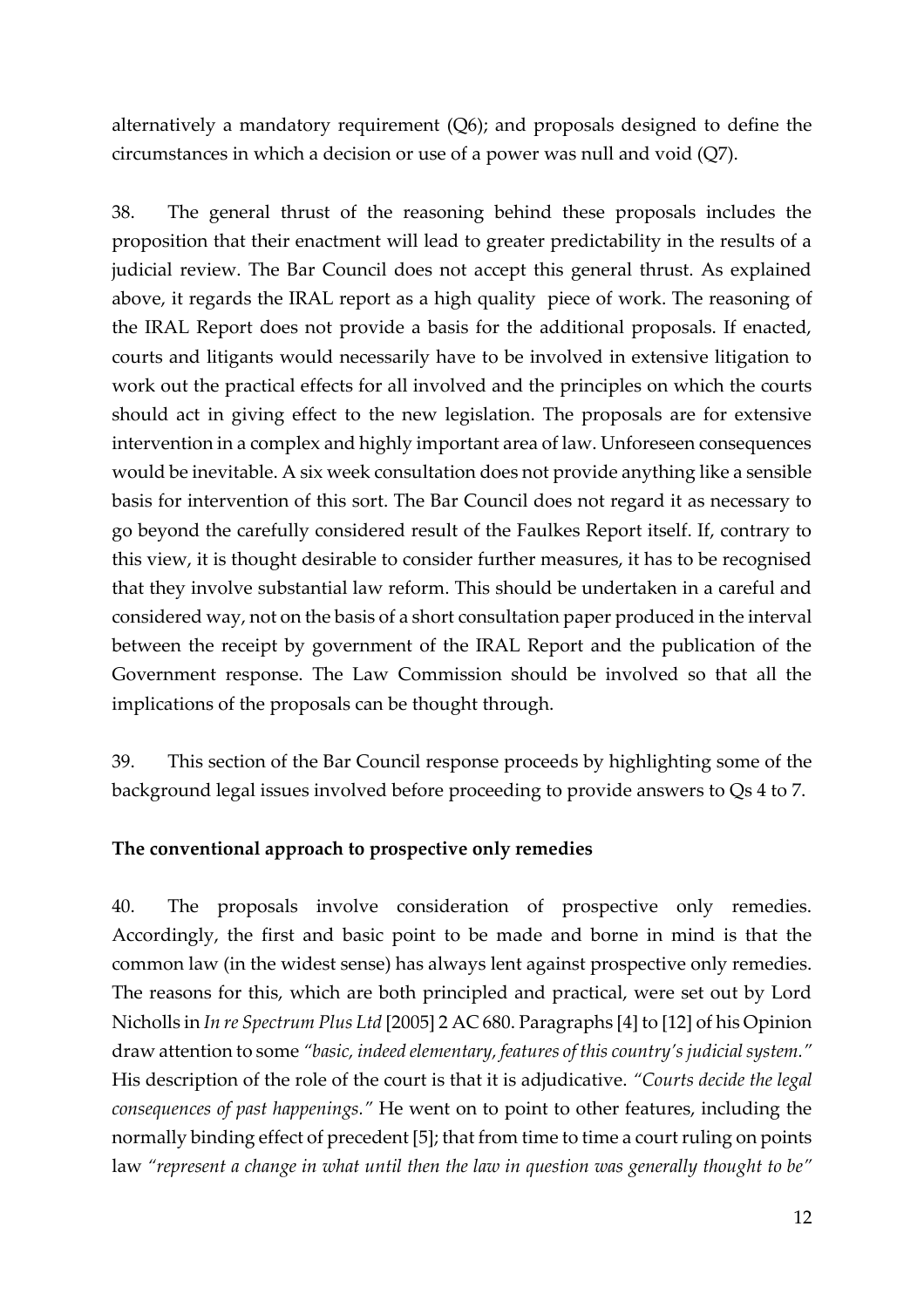and *"A change of this nature does not always involve departing from or overruling a previous court decision. Sometimes a court may give a statute, until then free from judicial interpretation, a different meaning from that commonly held."*[6]; that *"a court ruling which changes the law from what it was previously thought to be operates retrospectively as well as prospectively"* [7]; and that *"People generally conduct their affairs on the basis of what they understand the law to be. This "retrospective" effect of a change in the law can therefore have disruptive and seemingly unfair consequences."* [8].

41. Lord Nicholls went on to consider the practice in the United Kingdom; and the position in other jurisdictions at [18] to [22]; and the position in Luxembourg at [23]. He cited [66] and [69] of *R(Bidar) v Ealing London Borough Council* [2005] QB 812, which recite the fact that rulings of the Court of Justice are normally retrospective but that there was power "exceptionally" to limit the temporal effect of judgments, which would be exercised *"only in quite specific circumstances, where there was a risk of serious economic repercussions owing in particular to the large number of legal relationships entered into in good faith on the basis of rules considered to have been validly in force."* A fair summary of this comparative material is that prospective only rulings are exceptional in any jurisdiction.

42. His Opinion considered the practical difficulties arising from prospective overruling at [26] and [27]; and the objections in principle at [28].

43. It is to be observed that one of the objections in principle to prospective overruling is that use of the power to make them takes the court outside its normal role of adjudicating on facts and arguments that the parties place before it. Lord Nicholls described the principled objection in this way at [28]: *"Prospective overruling robs a ruling of its essential authenticity of a judicial act. Courts exist to decide the legal consequences of past events……..With a ruling of this character the court gives a binding ruling on a point of law but then does not apply the law as thus declared to the parties to the dispute before the court."*

44. In this passage, Lord Nicholls is describing the objection in principle. He did not regard it as absolute. In the particular case, the House of Lords readily declined to limit the temporal effect of its judgment, despite its impact on a settled view of the law which had been held for years. The general approach of the Lords can be summarised by saying "never say never"; the law was (and is) sufficiently flexible to accommodate the need for a temporal limitation on the effect of a judgment in wholly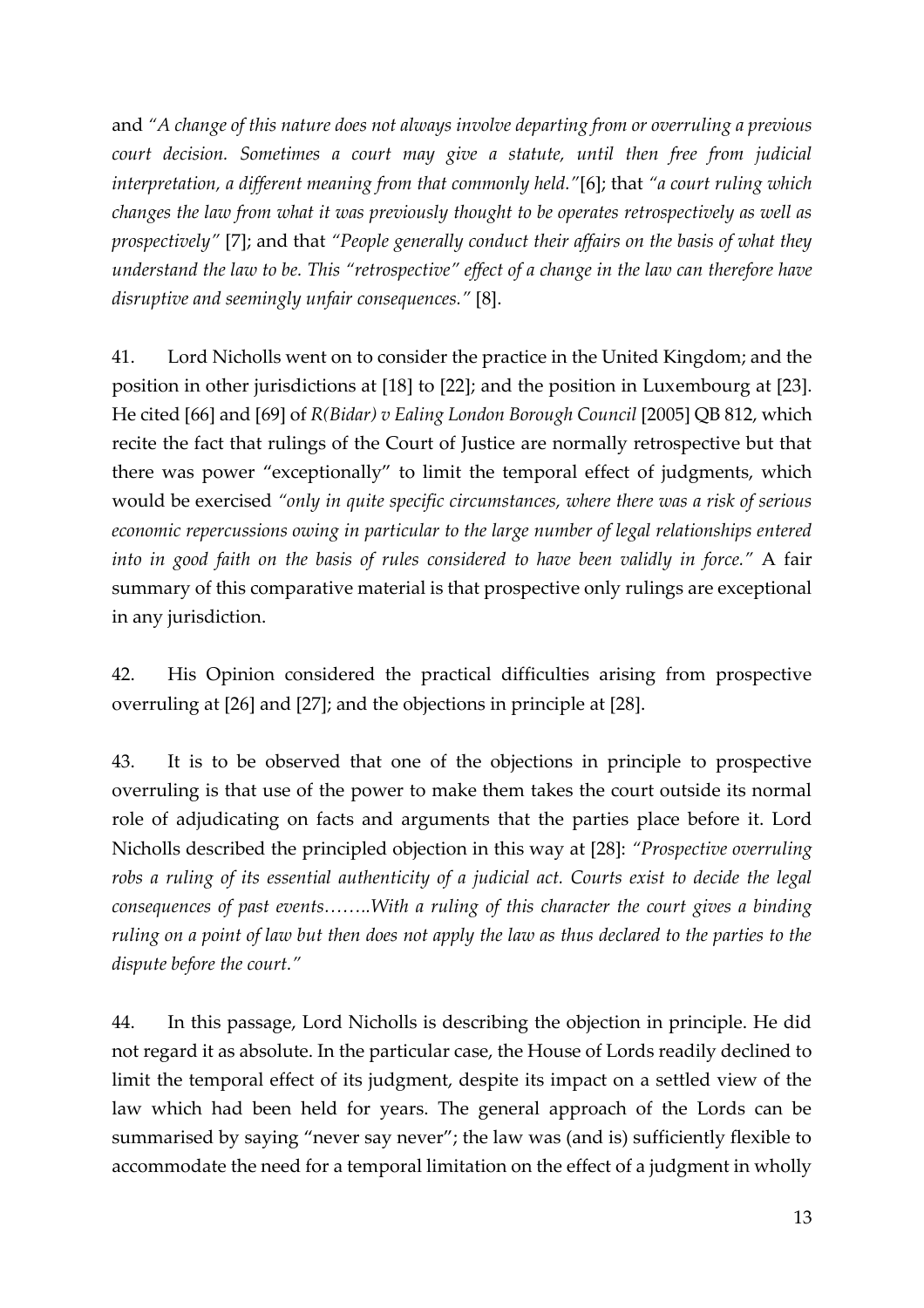exceptional circumstances. But this is far removed from the more routine temporal limitations contemplated by the Government response.

45. *Spectrum* was a private law case; and, of course, the present proposals are for primary legislation which would not need to adhere to the approach the common law finds desirable. But two points arise immediately out of these thoughts.

46. The first is simple. Lord Nicholls set out practical and principled objections to prospective only rulings. These objections arise out of consideration of the real world and apply equally to legislative proposals.

47. The second concerns the subject matter of a high proportion of judicial reviews – statutory interpretation. Very many judicial reviews in essence concern the correct interpretation of a statutory provision, possibly in the form of the limits or true meaning of a provision providing the *vires* for a statutory instrument; or underlying a central or local government policy; or simply underlying individual decisions, for example in planning, immigration or social security. In these cases of statutory interpretation, there is no basis for making a distinction between private and public law cases. The court has to decide the meaning of the statutory provision in both. And on the approach spelt out in *Spectrum*, the meaning given by the court to the statutory provision establishes the meaning it should always have borne. Indeed, in *Spectrum*, both Lord Steyn and Lord Scott found it *"difficult to see how it could be possible to permit prospective overruling in a dispute about the interpretation of a statute."* [45].

48. Further, the same issues of statutory interpretation can get before the courts by different routes. In social security, for example, issues can be raised by judicial review (possibly by way of a challenge to the assumptions underlying a policy) or by an appeal by an individual claimant to the First Tier Tribunal and onwards to the court system. The Government response does not deal with features of the overall scheme of this kind. It would be inappropriate for the courts, at whatever level, in a statutory appeal by an individual claimant to make prospective only rulings; and by parity of reasoning similarly inappropriate in judicial review proceedings considering an issue of statutory interpretation.

49. There are other obvious difficulties in this type of case. The proposals for suspended quashing orders envisage leaving the old law in place in the interval between the judgment and the time the quashing order comes into force. But what,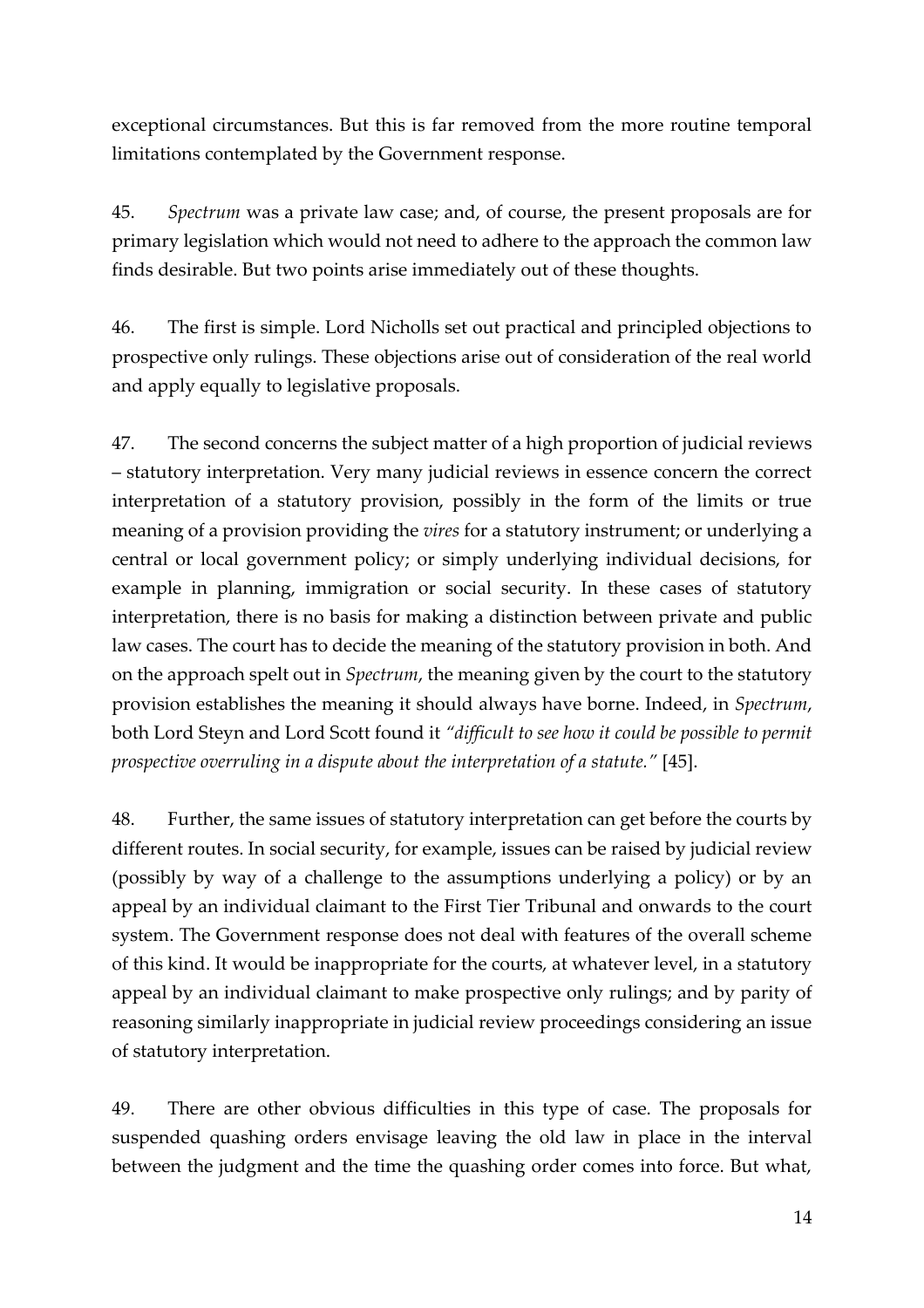then, is a decision-maker to do when he needs to decide an individual case in the gap? The Court of Appeal has, for example, decided that the law is not x but y. It issues a suspended quashing order. The logic of the Government response is that the decision maker applies law x, despite the existence of a judgment saying the law is y. This is at the least extremely odd. The oddness is not a result of issues arising from the distinction between void and voidable, but from the contrast between the law the decision-maker is compelled to apply and the reasoned judgment of the Court of Appeal saying that view of the law is wrong.

50. None of these issues are considered in the Government response. In the Bar Council's view, they reinforce the perspective that the Response is an inadequate basis for major reform proposals beyond those contemplated in the IRAL Report itself. The IRAL report provides no support for the reasoning behind questions  $4 - 7$ ; the Government response does not come close to providing any alternative foundation. It contains no detailed description of the different types of judicial review which the proposals potentially affect; and, consequently, contains no analysis of the different principles which a court might apply across a wide range of very different situations. This consultation is inadequate not only because of its shortness but also, and more importantly, because of a lack of analysis of how the proposals would actually work.

51. Another area in which the Government response is deficient relates to the ability of Parliament to respond on a sectorial basis to potential problems caused by the retrospective effects of court rulings. The anti-test case rule contained in s27 of the Social Security Act 1998 and the certification procedure brought in by the Local Government (Contracts) Act 1997 to deal with potential uncertainty affecting local government, often PFI, contracts are prominent examples. Nor is there any analysis or indication of how the proposals would fit in with statutory jurisdictions such those relating to planning or homelessness appeals which do not involve judicial review but in which the courts apply similar principles to error of law.

### **The distinction between actions within and outside competence – the void/voidable debate**

52. [71] to [81] of the Government response concentrate on the potential distinction between actions that are void (and therefore treated as never having had any legal effect) and actions which are voidable. [81] formulates some principles arising out of a desire to see courts acting on the basis of a critical difference between actions that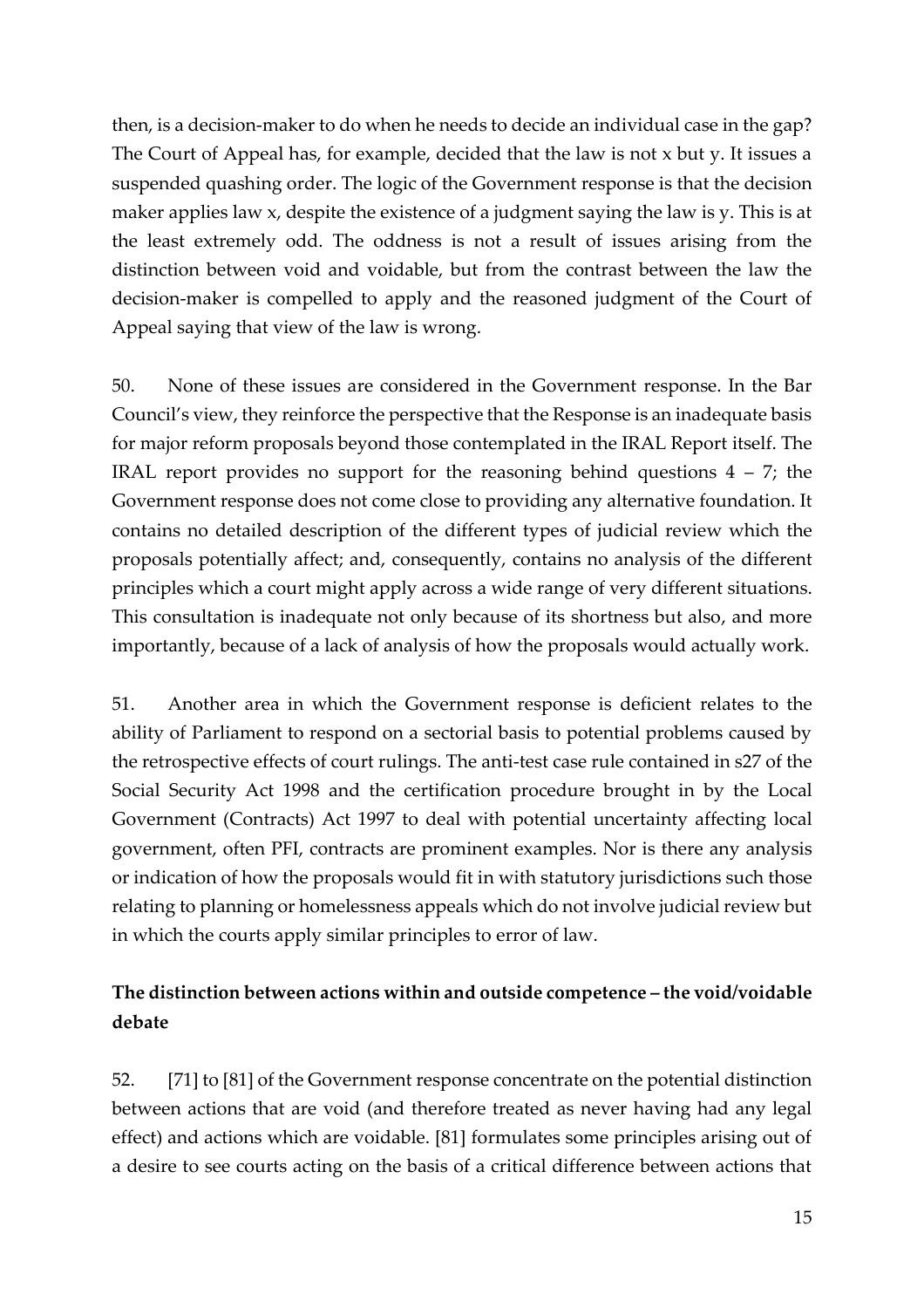are within competence but are in some way flawed; and actions that are simply without competence.

53. The Bar Council does not consider that this distinction can be readily maintained. It is not possible to readily characterise a basis on which it can be said that the exercise of power is simply unauthorised by the underlying source of power (normally a statutory provision) and a flaw in the manner of the exercise of the power.

54. Take, for example, a situation in which a court is considering whether a particular action of Government is authorised by the underlying statute. In some circumstances, it might be clear as a matter of statutory interpretation that it is not – it is simply not the sort of action that the statute authorises. It is outside the "four corners" of the statutory provision. The analysis put forward in the Government response would lead to the conclusion that the government lacked the competence to carry out this action. It would draw a distinction between this situation and one in which the government was acting for an improper purpose; or on the basis of irrelevant considerations.

55. It is not considered that this distinction can be maintained. In both cases, and in the paradigm case of the exercise of a statutory power, it is necessary to construe the statute. This will inform the court of both the actions that the statute authorises; and the basis on which the actions can be taken. The blunt truth is that an action taken for a *purpose* which on a true construction of the statute is not authorised by it; or on the basis of *considerations* which on a true construction are not relevant, is unauthorised by the statute in precisely the same way, and to the same extent as, an action outside the "four corners" of the statutory provision. The potential distinctions put forward in [81] of the Government response between actions within the competence or jurisdiction of the statutory power; and errors ("however egregious") which are committed in the course of exercising that power cannot be maintained. Once again, the Government response provides no adequate basis or analysis for embarking on major statutory intervention.

56. In any event, it is not believed that such intervention is justified. Public law practitioners do not in practice spend any substantial time considering whether an error in the exercise of the power renders the action void or voidable. This is because of the range of remedial responses that are in practice available to the court. This is reflected in the passage in the current edition of *De Smith* at 4-062 to 4-067 describing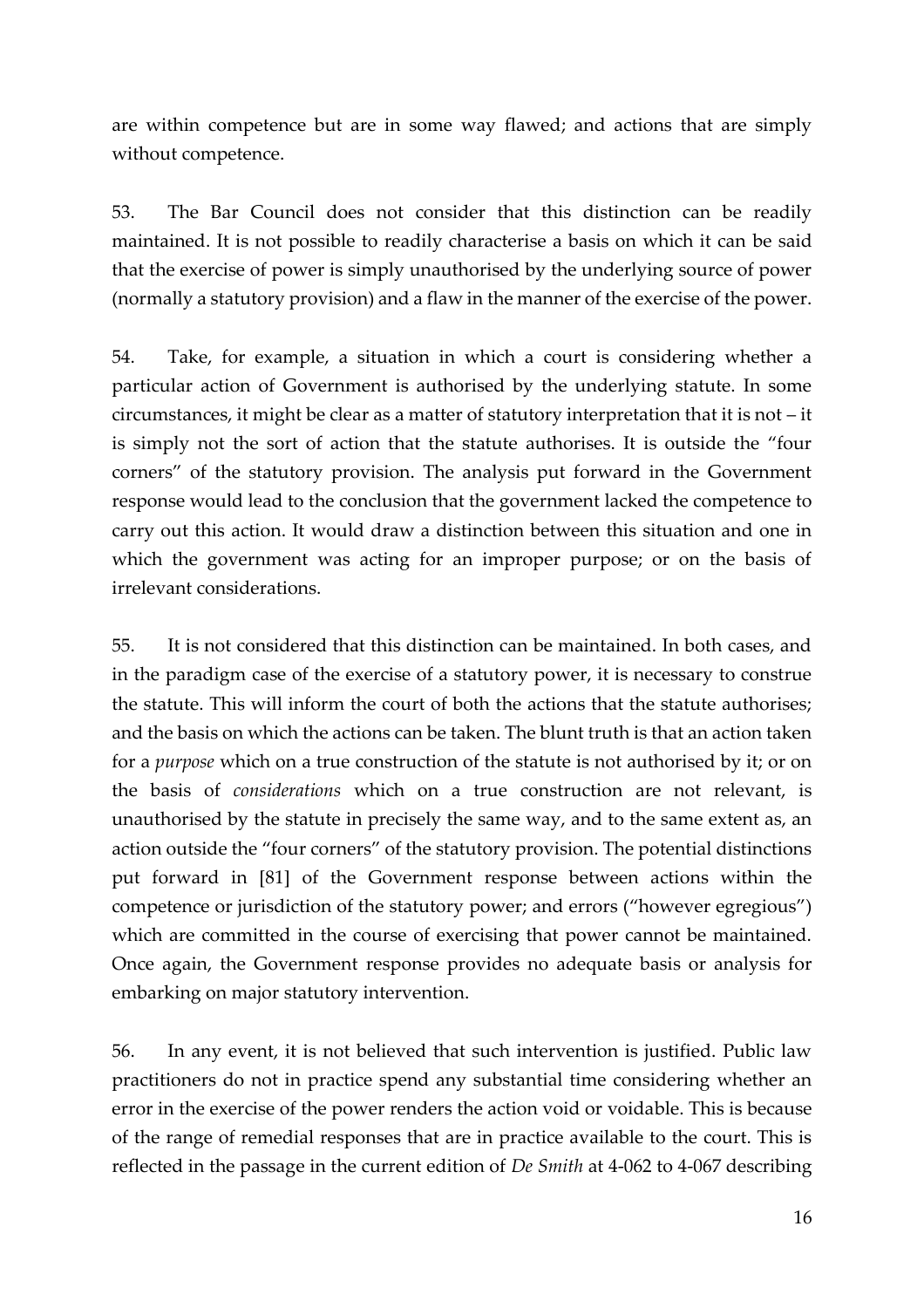*"The situation today"*. There, the authors describe the distinction between void and voidable decisions as being of little practical consequence.

### **Should statutory instruments be subject to particular protection?**

57. The Government response, at [67], discusses the views of Sir Stephen Laws about statutory instruments, suggesting an approach under which impugned clauses in statutory instruments would be immune from retrospective invalidation. The reasoning behind this proposal is said to be that "*acts of a legislative nature (including secondary legislation) are inherently different from other exercises of power".*

58. There are fundamental difficulties with the proposals in [67]. Statutory instruments axiomatically derive their effect from the empowering provision under which they are made. If they are not within the terms of that provision, it follows that parliament has not authorised them. Any reform on the lines contemplated in [67] is subject to the objections to prospective only rulings outlined above. If anything, the objections are stronger in that those affected by the secondary legislation will have been subject to a legislative constraint that parliament did not intend.

59. It is also unclear how the proposals in [67] would be consistent with the continued ability of those affected by secondary legislation which is not authorised to mount a collateral challenge.

60. Sir Stephen Laws comments that there is the potential for injustice because of a reasonable reliance by those affected on the apparent legality of the secondary legislation. However, the discussion of *Spectrum* above demonstrates that this problem is not particular to public law. Any decision which changes a settled perception of the law has the potential for this kind of effect, in both public and private law. In both, the effects can and will be mitigated by constraints on the available remedies in respect of closed, past, transactions.

#### **Answers to questions 4 to 7**

**Question 4: (a) Do you agree that a further amendment should be made to section 31 of the Senior Courts Act to provide a discretionary power for prospective-only remedies? If so, (b) which factors do you consider would be relevant in determining whether this remedy would be appropriate?**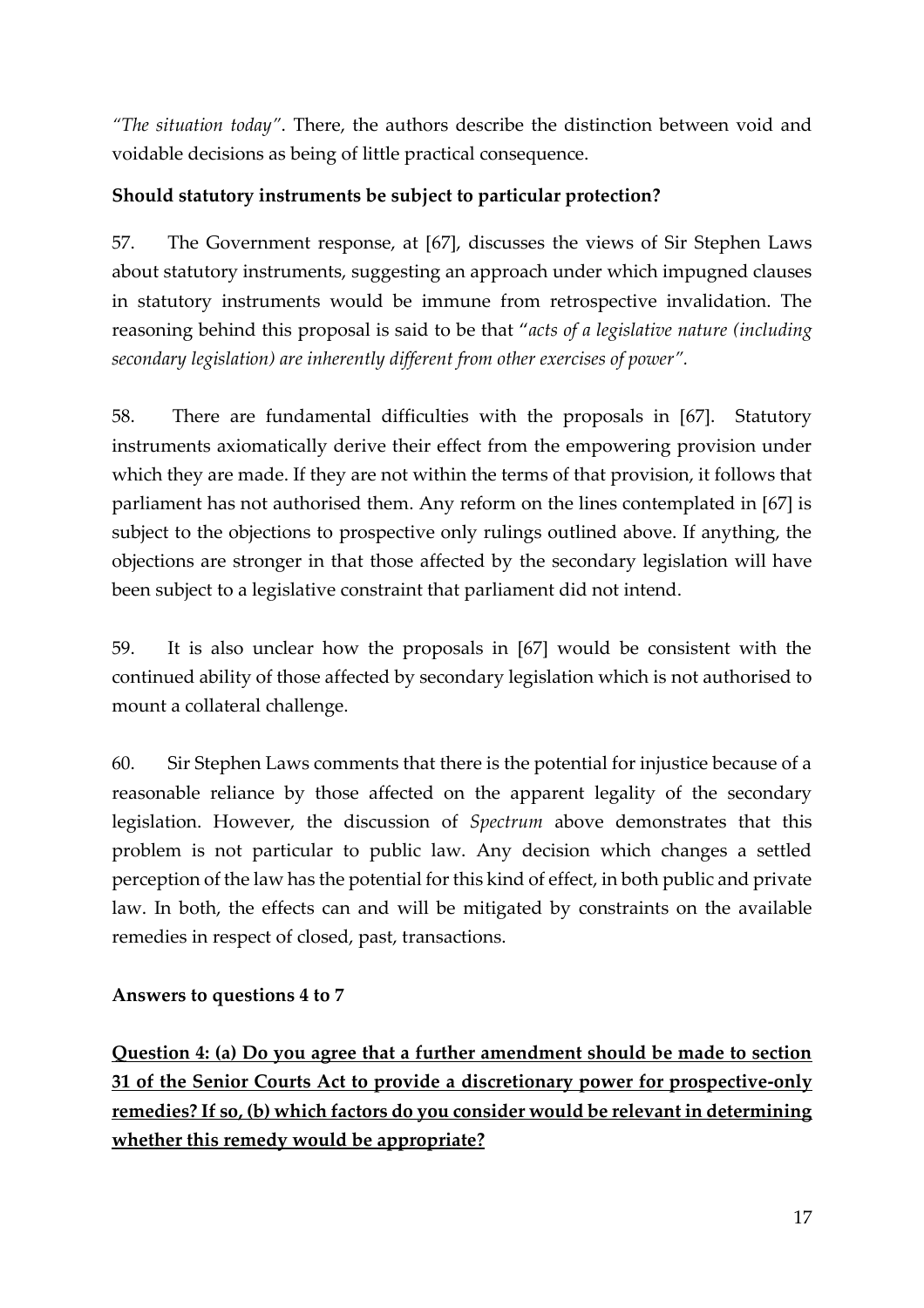61. The Bar Council does not consider that there should be any amendment to s31 beyond that specifically contemplated by the IRAL report. Widespread or routine use of prospective-only remedies would be subject to the practical and principled objections explained above. Further, even without an amendment, the courts could react to any extreme circumstances on the "never say never" basis explained by Lord Nicholls in *Spectrum* but would be extremely slow to do so. The Government response does not point to any precedent in other comparable jurisdictions for the routine use of prospective only remedies.

# **Question 5: Do you agree that the proposed approaches in (a) or (b) will provide greater certainty over the use of statutory instruments, which have already been scrutinised by parliament? Do you think a presumptive approach (a) or a mandatory approach (b) would be more appropriate?**

62. The Bar Council considers that there are substantial practical and principled objections to either of the approaches to statutory instruments outlined in Question 5. Further, legislation making radical provision of this sort would inevitably necessitate a considerable volume of litigation, including extensive appeals, as the courts explored the principles on which they should work.

# **Question 6: Do you agree that there is merit in requiring suspended quashing orders to be used in relation to powers more generally? Do you think the presumptive approach in (a) or the mandatory approach in (b) would be more appropriate?**

63. The proposals in Question 6 are subject to the same objections as those concerning statutory instruments in Question 5.

# **Question 7: Do you agree that legislating for the above proposals will provide clarity in relation to when courts can and should make a determination that a decision or use of a power was null and void?**

64. The short answer to this question is no. The task of seeking to distinguish between the limits of the competence of a body exercising statutory powers and errors within that competence would be formidably difficult. Once again, legislation making the attempt would inevitably spark extensive litigation and appeals.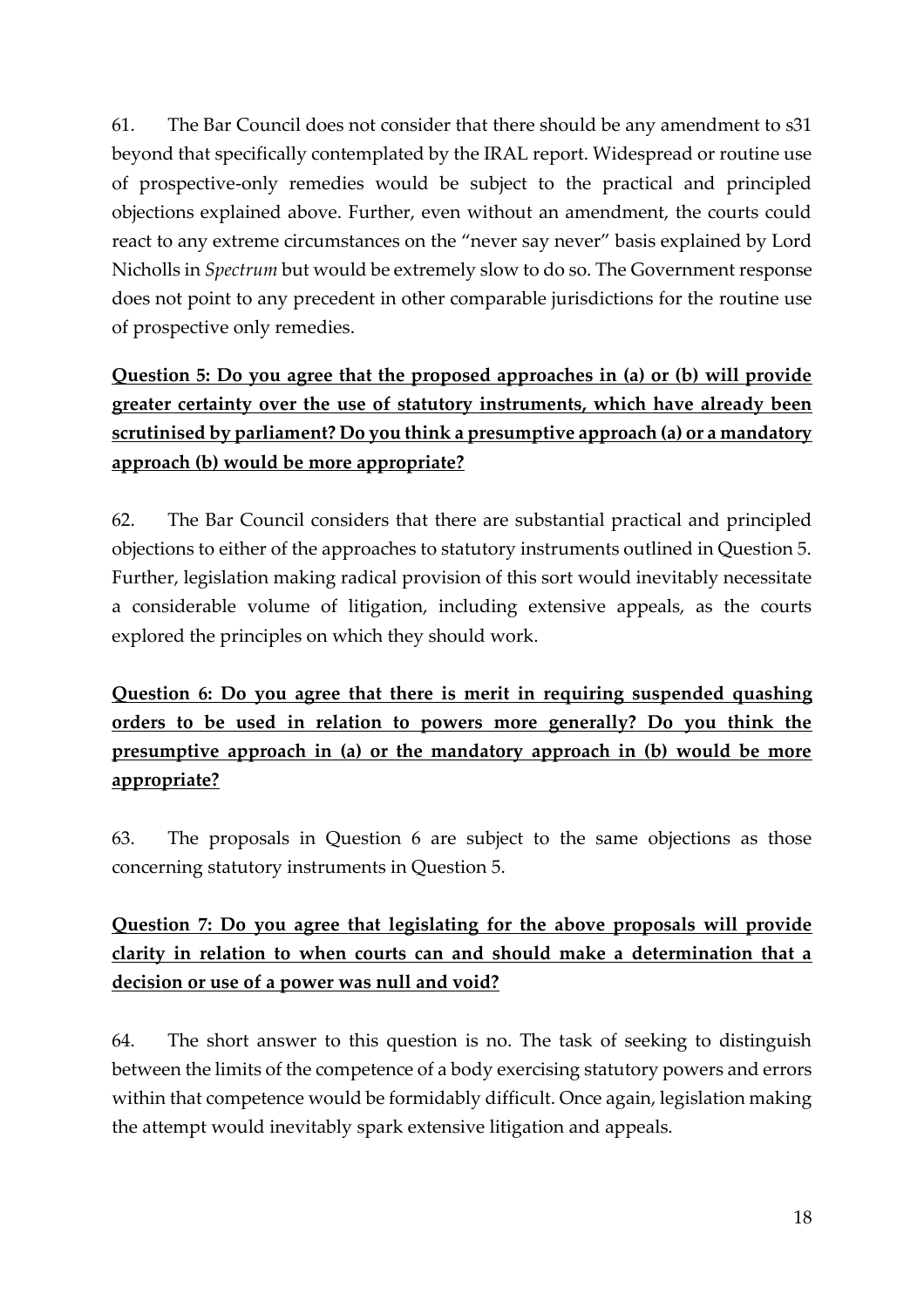## **Question 8: Would the methods outlined above, or a different method, achieve the aim of giving effect to ouster clauses?**

65. With regard to ouster clauses and the cases which have considered them, the Bar Council would draw the Government's attention to the following from DeSmith (8th ed) §4-008 which states that they:

"*demonstrate how carefully the courts will scrutinise any attempt to oust their ability to protect the citizen against abuse of power by public bodies and at the same time how important it is to the rule of law that Parliament does not attempt to do so inappropriately. In this area in a jurisdiction where there is no entrenched constitution there is a very heavy responsibility for restraint on all the arms of government."*

66. At §6 of the consultation the Lord Chancellor states that within the consultation, he wants to focus "*attention first on the most pressing issues, namely ouster clauses and remedies, before considering whether any broader reforms are necessary."*

67. The earlier question (i.e. Q2) with regard to 'Cart JRs' is addressed separately and above therefore Question 8 appears to be directed at clarifying ouster clauses 'generally' with the stated aim of giving effect to them. The question of whether ouster clauses are effective is generally a matter for the courts in discharging their constitutional role of interpreting the legislation of Parliament. Such a general approach in the Bar Council's view is inappropriate and it appears to be assumed that ousters are necessarily easily or systematically overridden by the courts.

68. It is very clear in the Bar Council's view that the IRAL report carried out a detailed analysis of ouster clauses in Chapter 1 and 2 under the broad topics of Codification and Non-Justiciability respectively, as well as touching on it in Chapter 3 under the heading Moderating Judicial Review. Whilst the Government in its consultation at [39] asserts that the "*the Panel maintain that ouster clauses are not antithetical to the Rule of Law and are a legitimate instrument for Parliament to use to delineate the bounds of the courts' jurisdiction*" the passages to which the consultation refers (80-2.89) notably end with the following finding "*The debate over the limits of Parliamentary sovereignty in such cases is discussed in Lord Bingham's analysis of the rule of law* [Bingham, The Rule of Law (Allen Lane, 2010), chapter 12*]*. *While acknowledging the potency of the debate, the Panel approaches the issue on the assumption that the doctrine of Parliamentary sovereignty means that Parliament has the power to legislate in such way as to limit or exclude judicial review. The wisdom of taking such a course and the risk in doing so*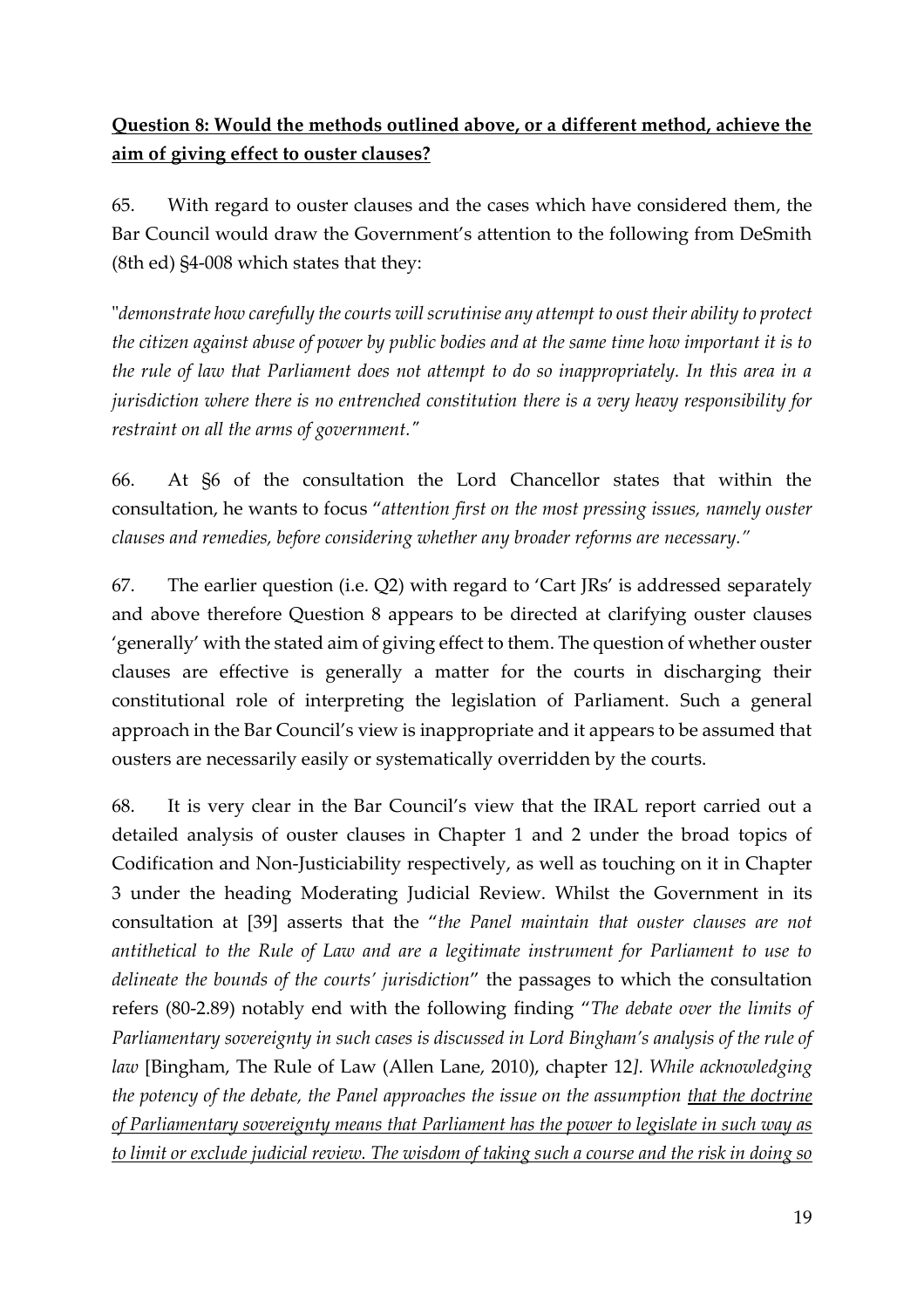*are different matters. Indeed, the Panel considers that there should be highly cogent reasons for taking such an exceptional course."* [emphasis added]

69. This does not in the Bar Council's view read as weighing in favour of ouster clauses as a route the Government should take (even though it can) and indeed the Bar Council does not read the IRAL report as making that recommendation at all. This is reflected in the conclusions chapter at [8 (f)] when it states the following *"Parliament could oust or limit the jurisdiction of the courts in particular circumstances if there is sufficient justification for doing so. It would have to confront "hostility" from the courts, careful parliamentary scrutiny and rule of law arguments (Chapter 2)".*

70. Despite this and rather to the contrary the Government at [39] states its view that "*the doctrine followed by the courts since the Anisminic decision, which has led to many ouster clauses not being given effect to, is detrimental to the effective conduct of public affairs as it makes the law as set out by Parliament far less predictable, especially when the courts have not been reluctant to use some stretching logic and hypothetical scenarios to reduce or eliminate the effect of ouster clauses*."

71. The Bar Council does not accept that as a matter of simple fact "many" ouster clauses have not been given effect to, or that the academic disputes about them mean that there is a practical problem requiring urgent, or any, legislative intervention. There is a parallel here with the concern in the Government response with the void/voidable debate, which is already stated is said by the leading textbook to be of little practical importance.

72. The Government goes on to suggest that it believes there is a real "*danger*" arising from the interpretation by the Courts of *"clauses in a way that does not respect Parliamentary sovereignty"* but then equally accepts that the *"courts' approach is* [not] *totally incorrect"* and that what is needed is *"further clarity…to set out how the courts should interpret such clauses and the circumstances in which ouster clauses must be upheld"*.

73. The Bar Council does not agree that there is any evidence that the courts are somehow approaching statutory interpretation, which is clearly one of their central functions, on the basis of a deliberate challenge to parliamentary sovereignty. As noted in the introduction, despite the suggestion to the contrary the IRAL panel did not conclude that there was evidence of a growing tendency for 'judicial overreach'.

74. The Government's views expressed in the consultation also appear to proceed on the basis that Parliament has made its intention clear in the specific legislation and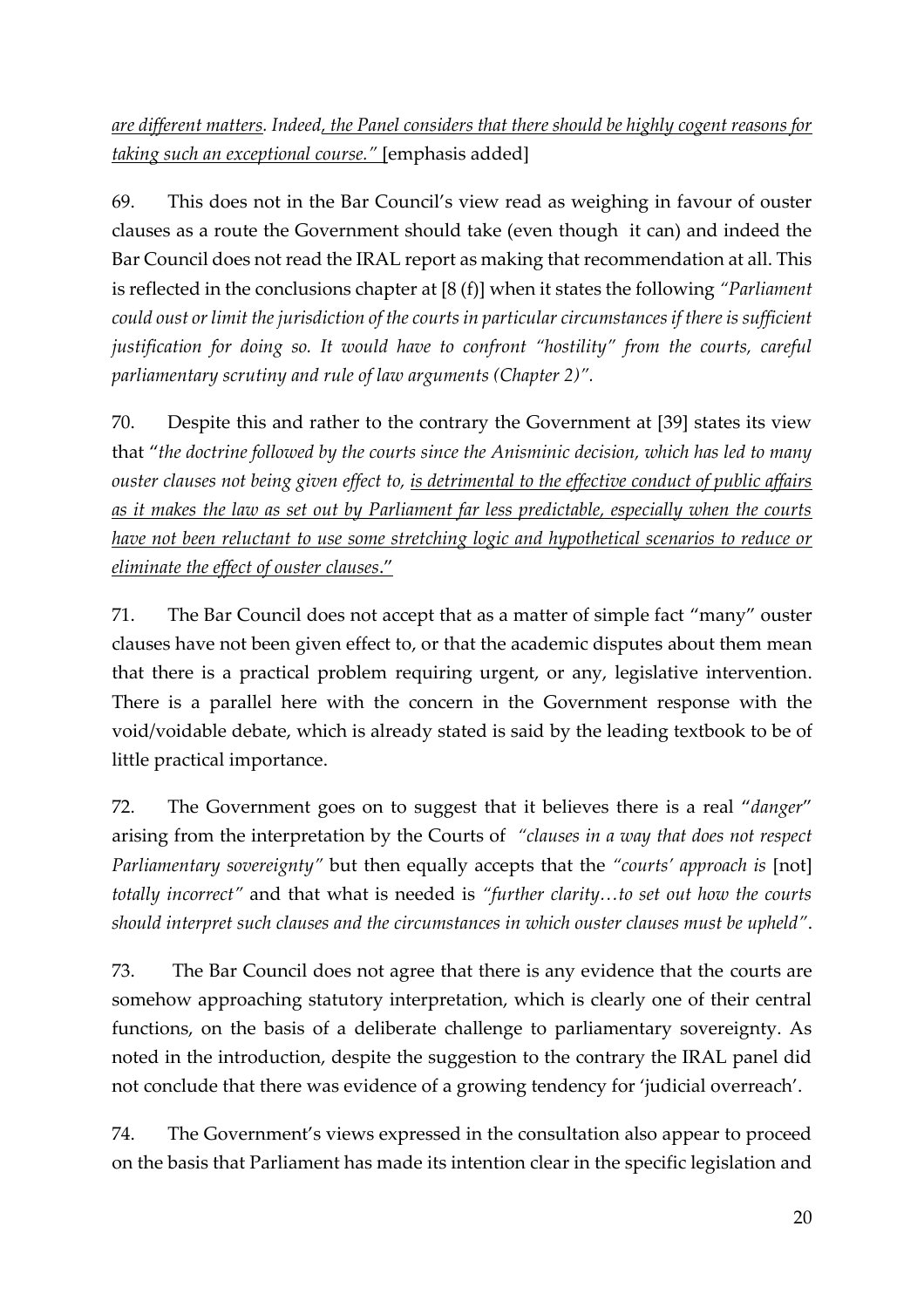proposes to substitute this with a general approach. This has the potential to have serious implications on judicial review and undermines the Rule of Law.

75. The Bar Council would refer again to the conclusions of the IRAL report which notes the "*inevitable tensions*" which arise from time to time between the judiciary, the executive and Parliament [10] and ends by expressing its view that [15]"*government and Parliament can be confident that the courts will respect institutional boundaries in exercising their inherent powers to review the legality of government action. Politicians should, in turn, afford the judiciary the respect which it is undoubtedly due when it exercises these powers*."

76. The Bar Council would respectfully agree with the panel's approach and conclusions and therefore does not accept that there is a need to "*clarify the effect of ouster clauses"* [11] through the proposed changes or at all.

**Question 9: Do you agree that the CPRC should be invited to remove the promptitude requirement from Judicial Review claims? The result will be that claims must be brought within three months.**

**Question 10: Do you think that the CPRC should be invited to consider extending the time limit to encourage pre-action resolution?**

**Question 11: Do you think that the CPRC should be invited to consider allowing parties to agree to extend the time limits to bring a Judicial Review claim, bearing in mind the potential impacts on third parties?**

77. The IRAL addressed a number of procedural reforms, noting that "The judicial review pre-action protocol procedure is operating as a significant means of avoiding the need to make claims and for valid cases to be considered and settled by defendants, as well as identifying claims which were not arguable." At paragraphs 4.133 – 4.149, the IRAL considered the issue of times limits in CPR 54.5, which now forms the basis for questions 9-11 of the consultation.

**Question 9: Do you agree that the CPRC should be invited to remove the promptitude requirement from Judicial Review claims? The result will be that claims must be brought within three months.**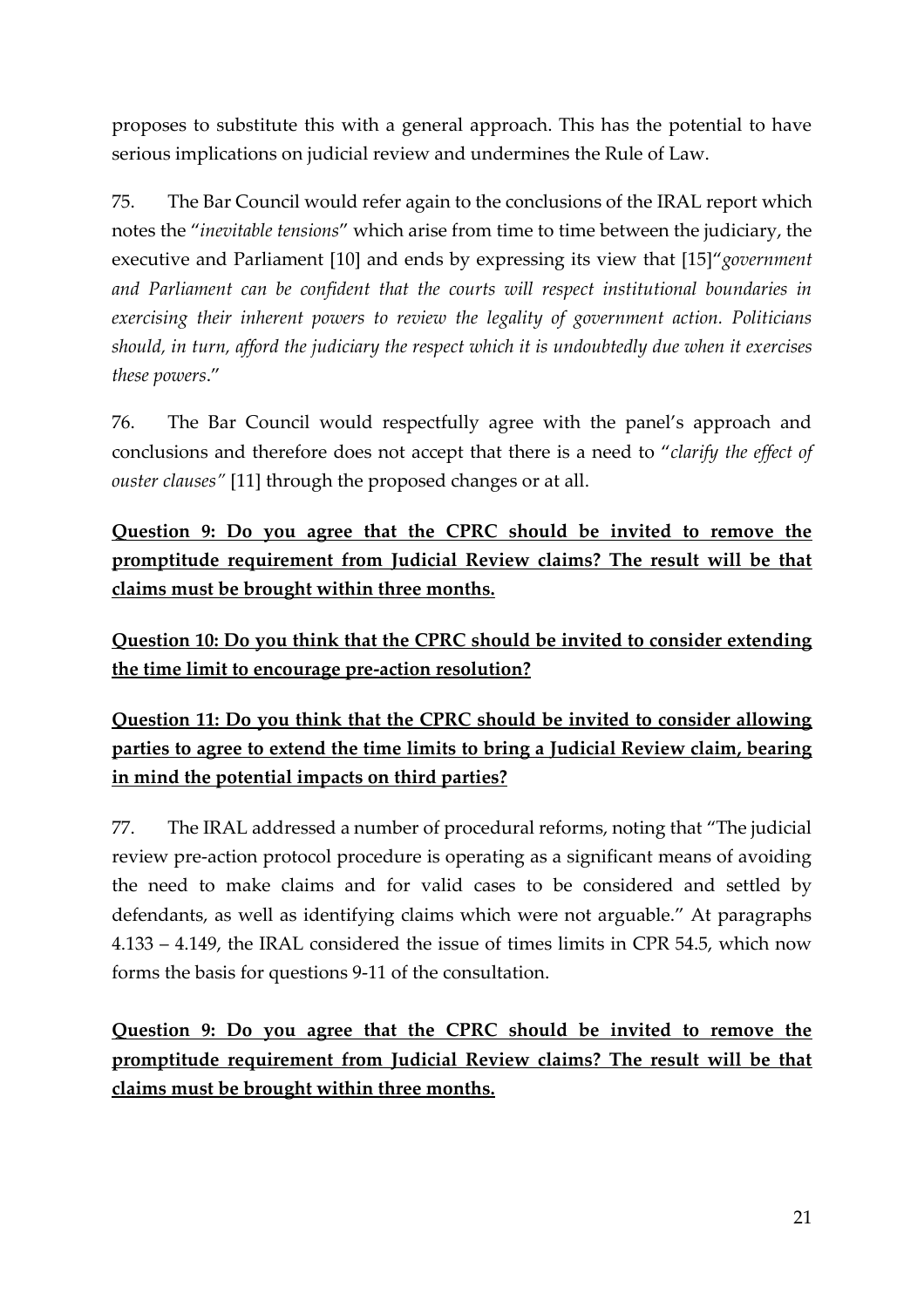78. The Bar Council agrees with this proposal to follow the approach in Northern Ireland and to abolish the requirement for "promptness", provided there remains a discretion to extend any time-limit in appropriate cases.

## **Question 10: Do you think that the CPRC should be invited to consider extending the time limit to encourage pre-action resolution?**

79. The Bar Council tentatively supports this proposal. The IRAL noted observations from consultees that the three-month time-limit for issuing judicial review proceedings is already substantially shorter than that which applies in most other areas of law. Although shorter time-limits facilitate certainty in the decisionmaking and operation of public bodies, they can be counter-productive by leaving little time to identify and explain to a potential claimant why a proposed claim is weak, or leaving the parties with limited time to resolve claims with potentially good prospects. In reality, the identification of issues in correspondence and compliance with the duty of candour can be time-consuming in complex cases, resulting in little additional time to facilitate pre-action resolution.

80. We agree that the Civil Procedure Rule Committee should be invited to explore whether a short additional period would help to alleviate some of these practical issues prior to issuing proceedings, whilst ensuring that the time-limits remain sufficiently short to be conducive to the good governance of public bodies.

## **Question 11: Do you think that the CPRC should be invited to consider allowing parties to agree to extend the time limits to bring a Judicial Review claim, bearing in mind the potential impacts on third parties?**

81. The current three-month time-limit is tight and applies regardless of the complexity of the claim, the nature of the issues raised, the existence of any impact on third parties or the nature of pre-action correspondence. The IRAL report noted comments at paragraph 4.143 that the practice of defendants indicating they will not take any point on the time-limit may reassure "some claimants some of the time", the implication being that the court may not necessarily endorse such agreement in the absence of any formal basis to do so.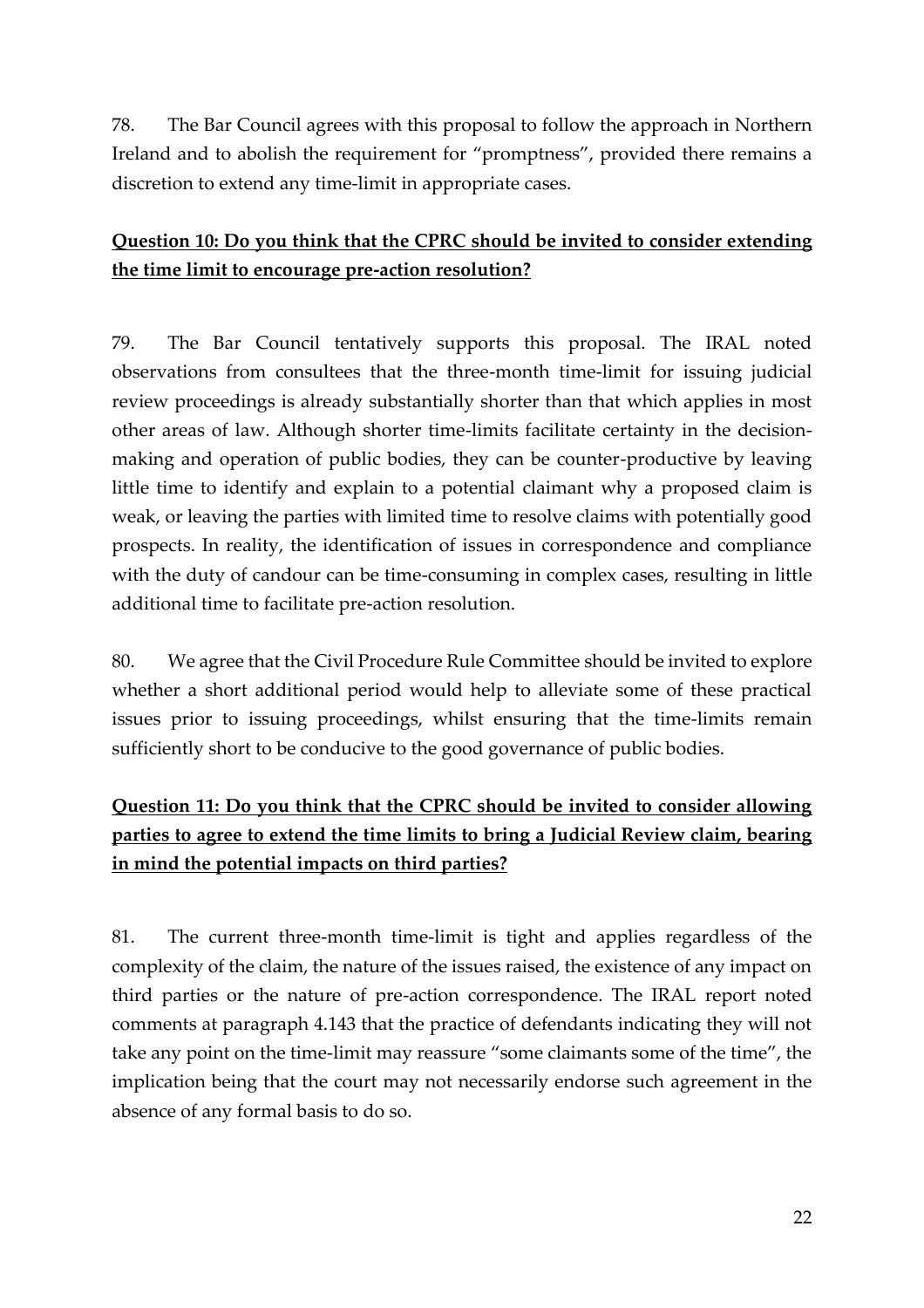82. There seems little practical reason why the claimant in a complex case that has no impact on any third party should not be able to rely on a defendants' agreement to extend time to challenge its decision. Given the host of factors that may make agreement by the parties to extend the time-limit more, or less, suitable in any individual case the Bar Council supports an invitation to the CPRC to consider the circumstances in which the parties may agree an extension of time within which to bring a claim.

# **Question 12: Do you think it would be useful to invite the CPRC to consider whether a 'track' system is viable for Judicial Review claims? What would allocation depend on?**

83. The Bar Council would not support this proposal. As paragraph 101 notes, this is not a matter which the IRAL Panel chose to pursue or explore in any further detail. The extent to which the proposals would give rise to greater "efficiency" is highly doubtful. Indeed, it is far more likely that they would have the opposite effect.

84. Judicial review already has simplified procedural rules, and significant judicial case management through the permission stage, crystallised in an order granting permission. This makes provision for detailed grounds of defence, further evidence, skeleton arguments, trial bundles and other agreed documentation.

85. The order will also specify a duration, venue and whether the case would be suitable for hearing by a Deputy High Court Judge. Where other directions are required, these are normally set out in the claim form or the Acknowledgement of Service. There is also provision for rolled-up hearings to allow for expedition where appropriate.

86. All such case management is conducted in accordance with the overriding objective.

87. We do not consider that this common framework for all judicial reviews can therefore realistically be simplified to drive further efficiency. More complex cases do not require a separate track to enable what can already occur through bespoke directions.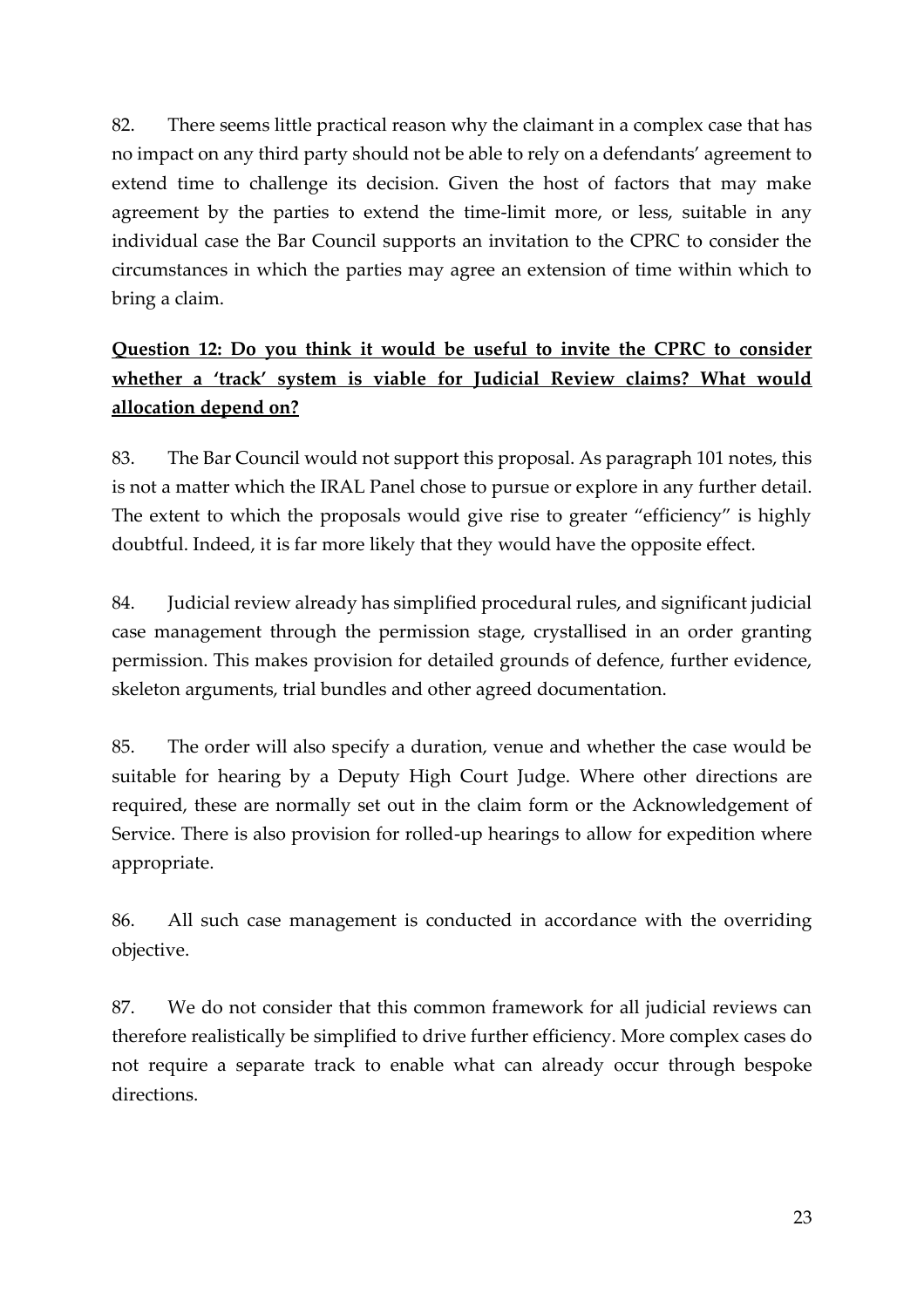88. We would agree with one aspect of the question that the introduction of a "'track' system'" is a matter that could only proceed following detailed review by the Civil Procedure Rules Committee.

89. However, the starting point therefore for any CPRC analysis would have to be robust data in respect of the number, type and duration of claims determined by the Administrative Court. The collection, organisation and analysis of such data involve detailed questions which would have to be undertaken not just in consultation with CPRC but also specialist practitioners, both barristers and solicitors.

90. It could therefore only proceed with further consultation with the Specialist Bar Associations in this field, with a much longer timeframe than has been allowed on this occasion: at least 3 months.

91. The Bar Council cannot therefore recommend specific criteria for allocation, due to underlying flaws in the concept, and we would not recommend that this is pursued.

## **Question 13: Do you consider it would be useful to introduce a requirement to identify organisations or wider groups that might assist in litigation?**

92. In the context of the issue of Interveners, the Government proposes in its consultation that, rather than take forward the IRAL review recommendations which is that "*criteria for permitting intervention should be developed and published, perhaps in the Guidance for the Administrative Court"* at this stage, instead it wishes to defer to an unidentified response to the IRAL which "*suggested imposing a duty on parties to identify*  to the court not just the named challenger, but any organisation or wider group that that *individual represents or is affiliated with, who might assist*".

93. There are a number of provisions within the Criminal Justice and Courts Act 2015 related to costs provisions directed at interveners (see s 87(1)-(7)).

94. Section 87 (6) in particular governs the circumstances in which interveners can be made to pay costs incurred by other parties; for example, where: *"(b) the intervener's evidence and representations, taken as a whole, have not been of significant assistance to the court"* or *"(c) a significant part of the intervener's evidence and representations relates to matters that it is not necessary for the court to consider in order to resolve the issues that are the subject of the stage in the proceedings"*. In addition, s 88(4) of the CJCA 2015 means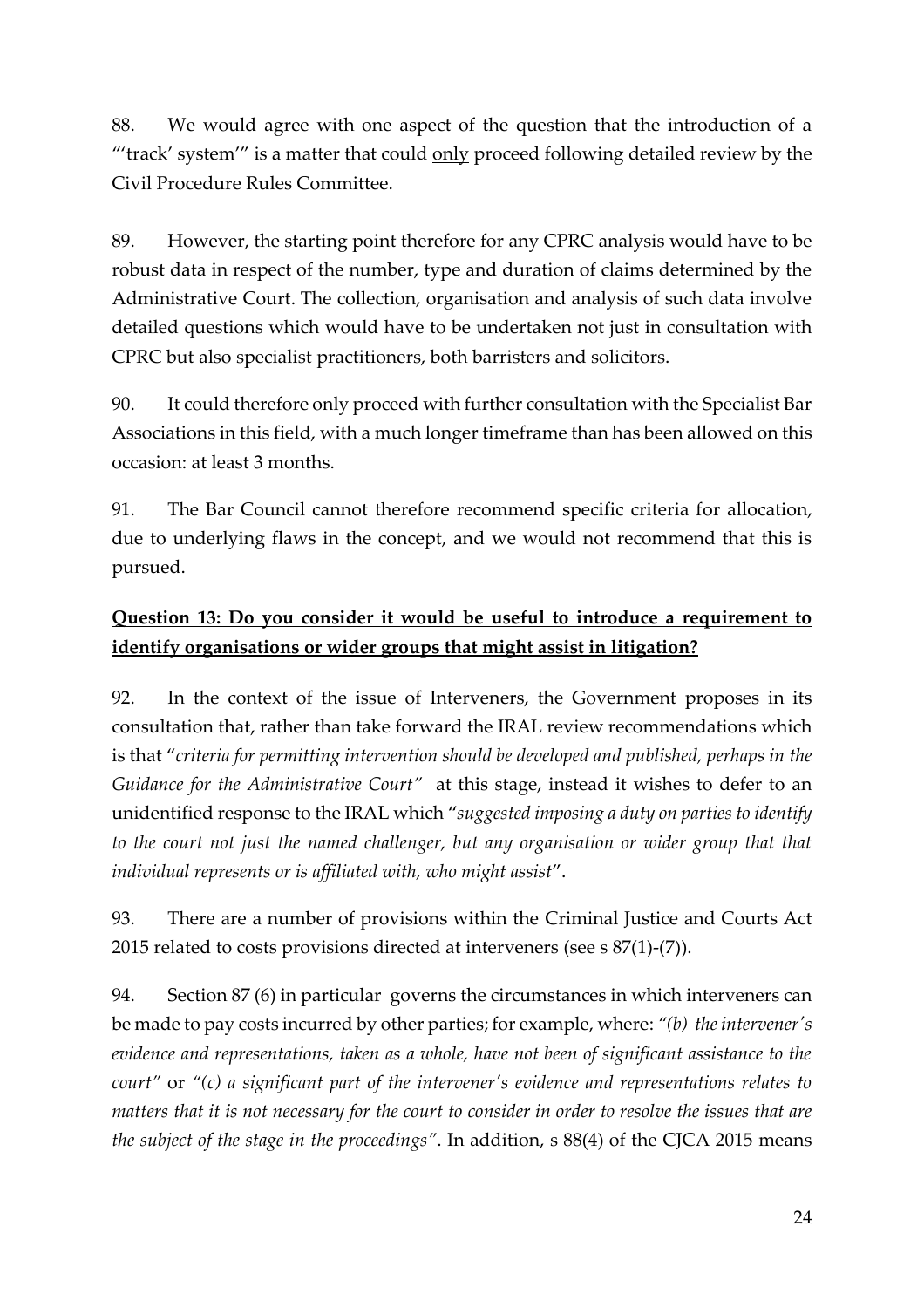an intervener cannot seek a costs capping order in order to try and limit the amount of costs that may be awarded against them.

95. In the Bar Council's view it is clear that there are controls and disincentives to bodies who may seek to intervene in a judicial review case.

96. The suggestion that in addition there be a duty placed upon claimants or indeed defendants to declare their affiliations, even if the aim is to identify parties who might assist the parties and/or the court, is, in the Bar Council's view, unnecessary and also concerning. Such a duty would seem to be in breach of Article 6 and Article 10 of the ECHR.

97. It should be highlighted of course that there is already a duty of candour on the part of Claimants as well as defendants and which the IRAL considered in some detail.

98. The Bar Council does not therefore consider it would be useful or indeed lawful and proportionate to introduce a requirement to identify organisations or wider groups that might assist in judicial review cases.

### **Question 14: Do you agree that the CPRC should be invited to include a formal provision for an extra step for a Reply, as outlined above?**

99. The Bar Council agrees with the IRAL's recommendation, which reflects existing common practice in the absence of specific CPR provisions.

100. We agree that this should be considered by CPRC, who may wish to explore the precise length of time offered.

101. Whilst 7 days will be appropriate in many cases, there will be a category of cases that merit provision for extension of time – due to the volume of material or complexity of subject matter.

## **Question 15: As set out in para 105(a) above, do you agree it is worth inviting the CPRC to consider whether to change the obligations surrounding Detailed Grounds of Resistance?**

102. We presume that the reference is to Summary, rather than Detailed Grounds of Resistance – given the reference to paragraph 105(a) only.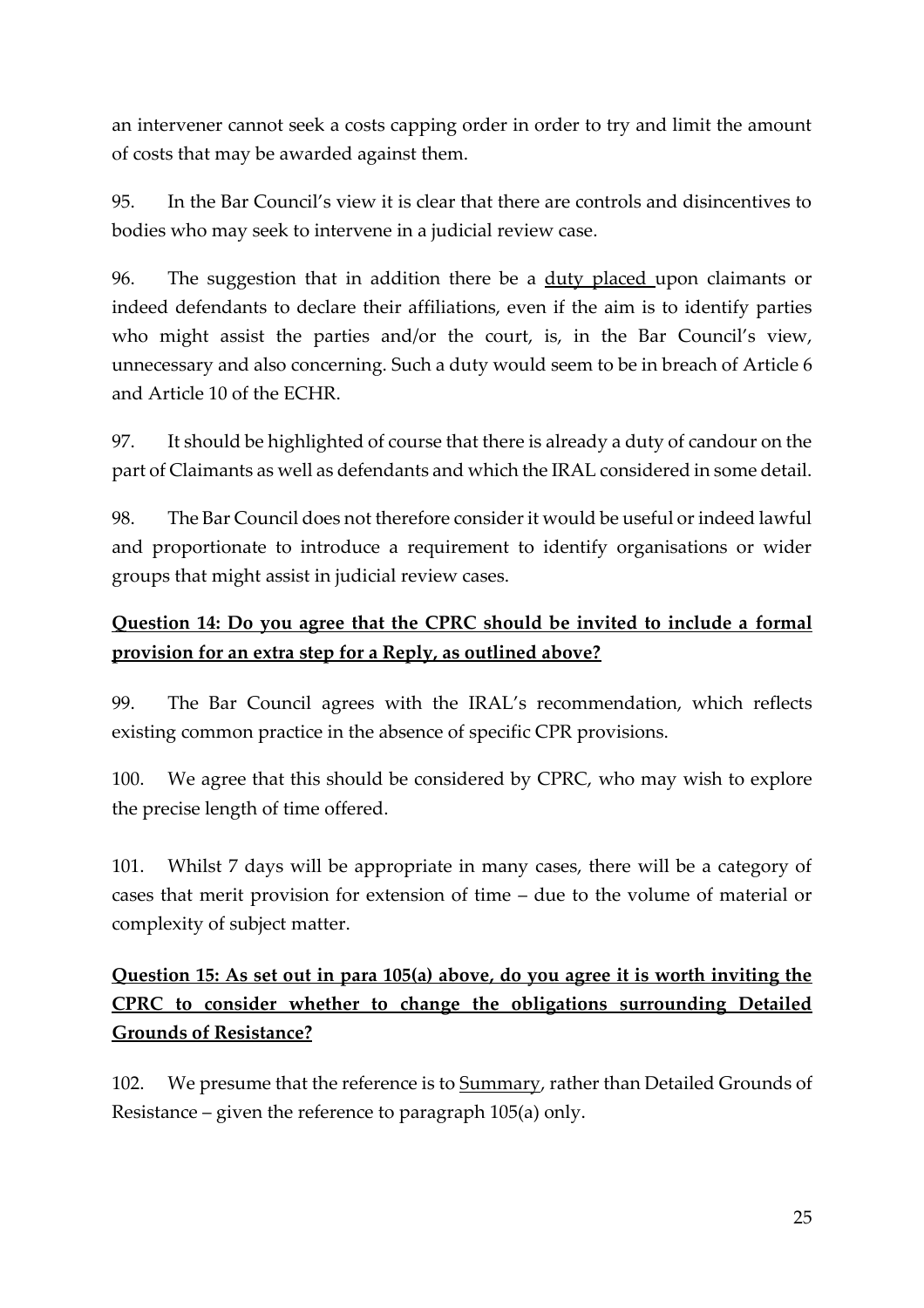103. The Bar Council has significant concerns about the practicality of this proposed reform. We consider that it will significantly increase procedural disputes, impede the permission stage and have unintended consequences in respect of defendant workload.

104. The Summary Grounds of Resistance is a very well-established document under Part 54. Such a document is able to set out precisely which aspects of the claim are defended, on what grounds, and where applicable with proportionate accompanying evidence. Our understanding is that such documents are regarded by the judiciary as very helpful documents at the permission stage. They are able to match the individual grounds exactly and write permissions decisions accordingly.

105. The Pre-Action Protocol Letter, and a Pre-Action Protocol Response is a much less well-defined document. By definition, it operates outside Part 54, rather than within it.

106. Judicial review time limits are already constrained. The Pre-Action Protocol process operates within even further time constraints within those time limits – allowing for response times by prospective defendants.

107. Whilst recommended timescales are given in the Pre-Action Protocol (Defendants to be given 14 days to respond), these are not fixed. This reflects the practical reality of the delay in claimants being able to secure advice, then make decisions on whether to issue and finally complete the necessary documentation.

108. If these proposals were to be implemented, there would likely be considerable dispute between parties as to the nature and extent of compliance with the Pre-Action Protocol.

109. In respect of (a)(ii), the proposal gives rise to further complexity as to what amounts to "sufficient notice" or "new grounds". A response to a Pre-Action Protocol Letter may, for example, give rise to the identification of new grounds.

110. The proposals may therefore have the unintended consequence of placing even more time pressure upon defendants and their legal advisers before the elapse of the judicial review time limit in the conduct of their Pre-Action Protocol Responses.